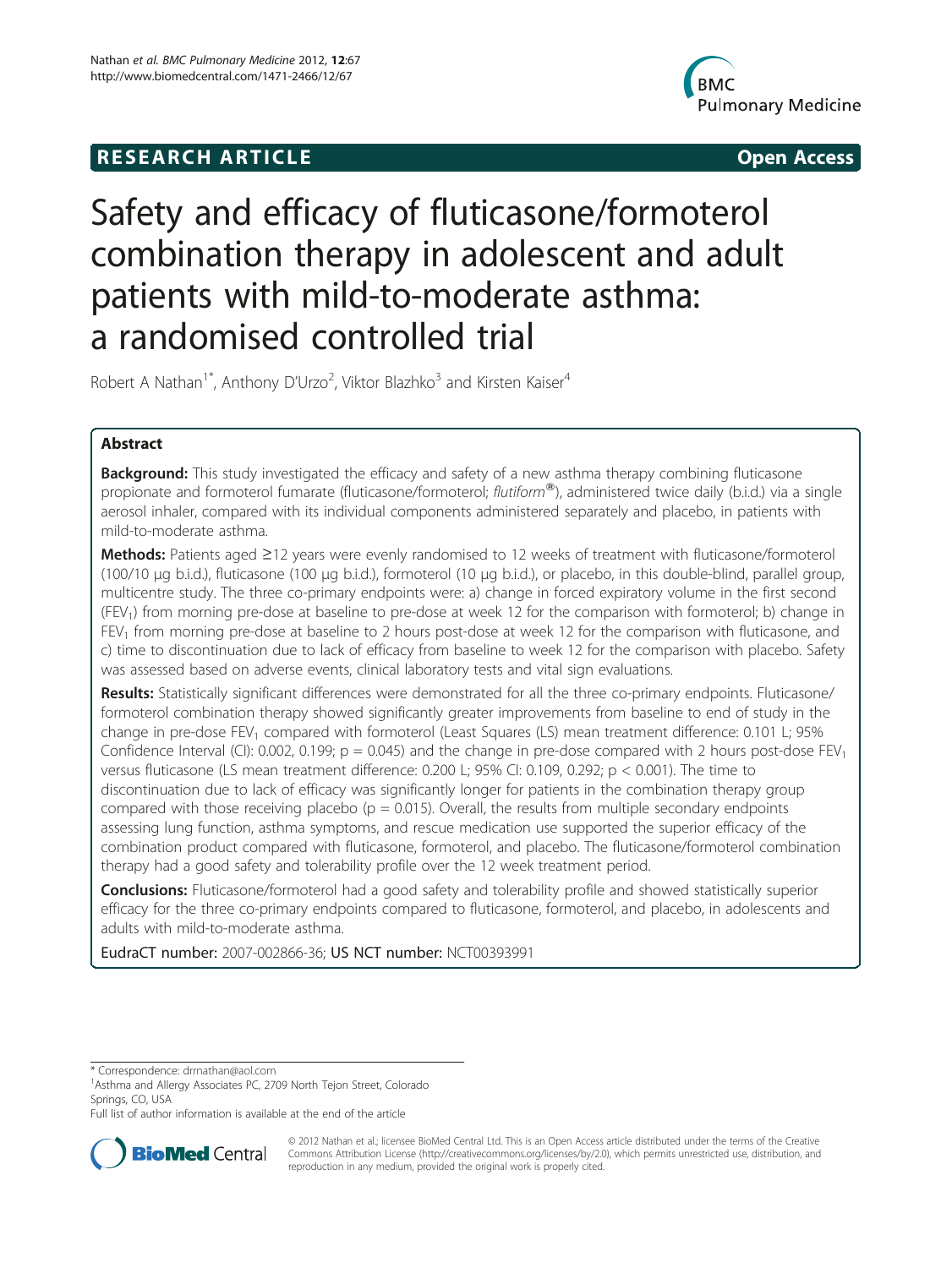# Background

Asthma is a chronic inflammatory disorder of the airways. It is associated with variable airflow obstruction related to airway hyperresponsiveness and bronchoconstriction. For persistent asthma, inhaled corticosteroids (ICSs) are recommended as one of the most effective treatments for airway inflammation. Nonetheless, for a significant number of patients symptoms persist and additional therapy is required [[1-5\]](#page-13-0).

Landmark studies in adult and adolescents have demonstrated that patients using ICS and long-acting  $β_2$ -agonist (LABA) combination therapy achieved better asthma control compared to more than doubling the dose of ICS or administration of ICS in combination with other therapeutic agents [\[2,4-12](#page-13-0)], while further studies specifically in children and adolescents aged up to 16 years have reported at least similar efficacy with ICS/LABA compared with doubling the ICS dose [[13,14\]](#page-13-0). In addition, research has also shown that the interactions between ICSs and LABAs potentiate each other's respective therapeutic effects at the molecular level [\[15](#page-13-0)-[18\]](#page-13-0).

The ICS, fluticasone propionate (fluticasone), has a well-established safety and efficacy profile, and exerts a potent and sustained anti-inflammatory effect [\[19-22](#page-13-0)]. The LABA, formoterol fumarate (formoterol), has rapid, dose-dependent bronchodilatory effects, with an onset of action of 1 to 3 minutes [\[23](#page-13-0)], similar to salbutamol and faster than that of salmeterol [[24-27](#page-13-0)]. Extensive research into the safety and efficacy of these two molecules is widely documented in the literature [[19-30\]](#page-13-0), and suggests that the fluticasone/formoterol combination may provide clinicians with a new and efficacious treatment for the management of persistent asthma.

The study presented here evaluated the efficacy and safety of fluticasone and formoterol combination therapy (fluticasone/formoterol;  $flutiform^{\circ\circ}$ ), administered via a single aerosol inhaler, in adolescent and adult patients with mild-to-moderate asthma.

# Methods

# Study design

This was a 12-week, randomised, double-blind, placeboand active-controlled, parallel-group study, conducted at 59 centres in North America and Europe. The study was conducted in accordance with ICH GCP and as per the ethical principles of the Declaration of Helsinki. The Institutional Review Boards or Independent Ethics Committees at each participating centre reviewed and approved the protocol (United States: Schulman Associates Institutional Review Board Inc., Cincinnati, Ohio; University of Florida Health Science Center IRB-01, Gainesville, Florida; Baylor Research Institute IRB, Dallas, Texas; Marywood University IRB, Scranton, Pennsylvania; Canada: IRB Services,

Aurora, Ontario; Research Ethics Board MUHC-MGH Site, Montreal, Quebec; Europe: Ethics Commission of State Pharmacological Center of Health Ministry of Ukraine, Kiev, Ukraine). Written informed consent was obtained from all patients (or the parents or guardians of patients under 18 years of age) before they were enrolled into the study.

The efficacy and safety of fluticasone/formoterol combination therapy 100/10 μg, administered twice daily (b.i.d.) (50/5 μg, 2 inhalations b.i.d.) via a single hydrofluoroalkane (HFA) pressurised metered-dose inhaler (pMDI), was compared with the individual components administered separately (fluticasone, 100 μg b.i.d. pMDI [50 μg, 2 inhalations b.i.d.]; formoterol 10 μg b.i.d. pMDI [5 μg, 2 inhalations b.i.d.]), and placebo (pMDI [2 inhalations, b.i.d.]).

### **Patients**

Patients of both sexes, aged 12 years and over, with a history of asthma of at least 12 months prior to screening, as defined by the National Asthma Education and Prevention Program [\[31\]](#page-14-0), were considered eligible for study enrolment. Eligible patients had either a documented history of ICS use for at least 4 weeks before screening, at a daily dose of not more than 500 μg fluticasone HFA pMDI (or equivalent), or were not on ICS therapy for at least 12 weeks prior to the screening visit. All patients were required to have a Forced Expiratory Volume in the first second (FEV<sub>1</sub>) between 60% and 85% (inclusive) of predicted normal values at both screening and baseline visits. Patients also needed to demonstrate  $FEV<sub>1</sub>$  reversibility, i.e. reversible bronchoconstriction for patients who did not have a history of documented reversibility within the 12 months prior to the screening visit. These patients underwent a reversibility testing procedure, after the pulmonary function tests at screening, defined as a ≥14.5 % increase 15–30 minutes following albuterol/salbutamol aerosol inhalation (200 to 400 μg, as appropriate, i.e. two inhalations of 100 μg, separated by a period of 1 minute. If reversibility was not met,  $FEV<sub>1</sub>$  was re-assessed within another 30 minutes, and if still not met, two further inhalations of albuterol/ salbutamol were administered and reversibility was re-assessed). All patients had to be able to demonstrate satisfactory aerosol technique and accurate use of the telephone diary system.

Patients were excluded from the study if they had a history of life-threatening asthma within the previous 12 months or during the run-in period. Patients with a history of systemic corticosteroid use within the previous 3 months, omalizumab use within the previous 6 months, or leukotriene antagonist use within the week before screening, were also excluded. Other exclusion criteria included significant, non-reversible pulmonary disease,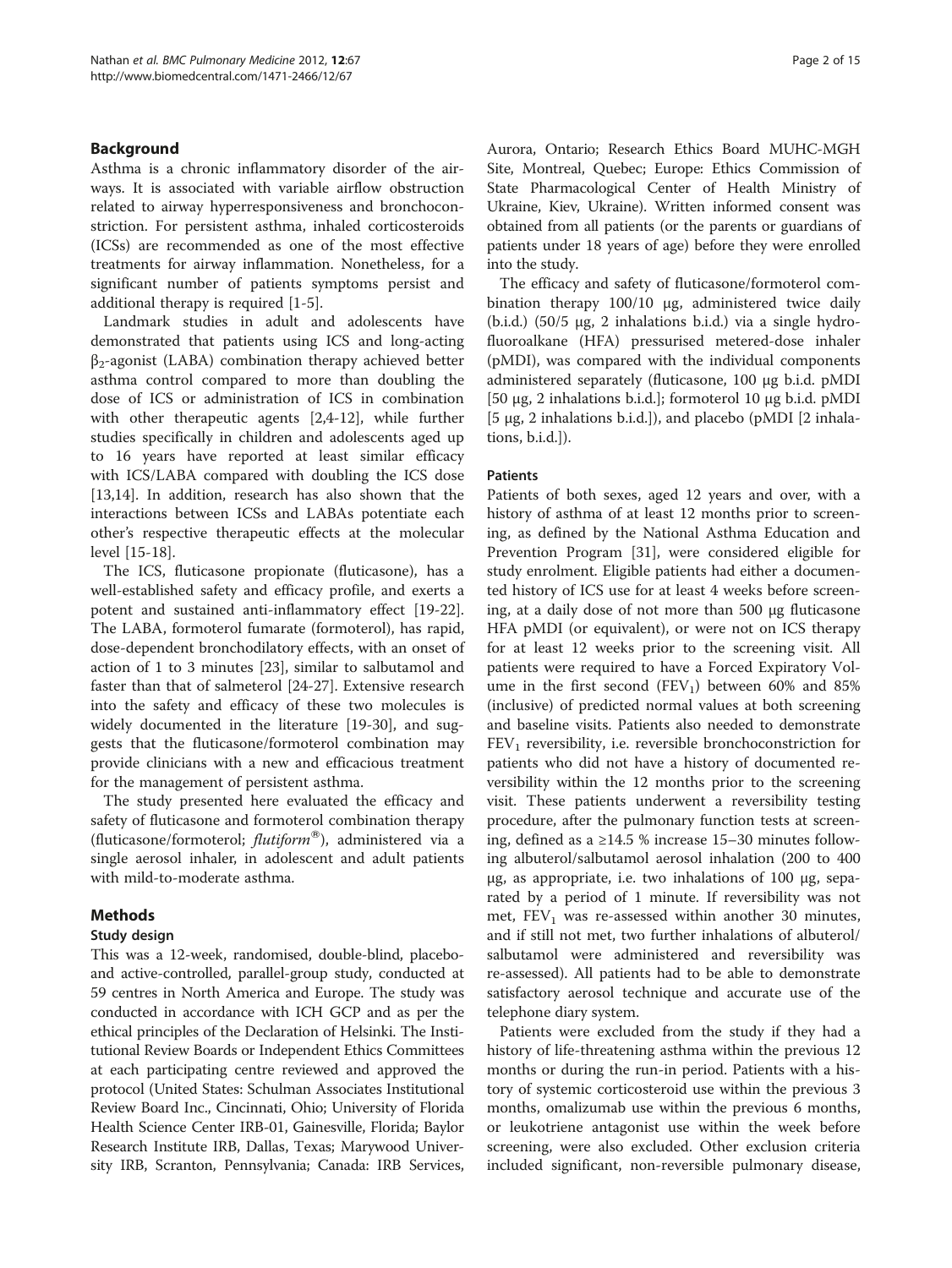respiratory tract infections within the 4 weeks prior to screening visit or during the run-in period, significant medical illness, a smoking history of at least 10 packyears or current smoking history within the previous year, and hypersensitivity to study medication. Patients were also excluded if they had received β-blockers, tricyclic antidepressants, monoamine oxidase inhibitors, quinidine-type antiarrhythmics, or drugs known to inhibit CYP3A4, within the week prior to screening. However, use of a LABA prior to screening was permitted.

### Interventions

The run-in period was used to confirm that all patients were symptomatic and to ensure that the baseline assessments were standardised across all patients after discontinuing their respective asthma medications. For patients who were ICS-requiring prior to screening, the run-in period lasted  $14 \pm 3$  days during which time they received fluticasone (pMDI; 50 μg b.i.d.) as maintenance therapy. For patients with no history of ICS use, the run-in lasted between 14 to 28 days and they received no maintenance therapy during this time. Rescue medication was available to all patients for deteriorating asthma symptoms. During any 7 consecutive days of the run-in, patients were required to use at least two inhalations per day of rescue albuterol/salbutamol medication for at least 3 days and to have either 3 or more days with asthma symptoms or one night with sleep disturbance due to asthma. At the baseline visit, which was defined as week 0 and followed the run-in period, patients returned to the study site to complete the randomisation procedures (assessment of pulmonary function and general asthma symptom-based endpoints) and to confirm that randomisation criteria were met.

At the end of the run-in period, eligible patients were randomised equally into one of the following four blinded treatment arms using minimisation with biased coin assignment [[32\]](#page-14-0), stratified according to prior steroid use, study site, and the subgroup of patients aged 12 to 18 years. Patients were provided with two inhalers: one for fluticasone/formoterol, formoterol or placebo (which were identical in appearance), and one for fluticasone or a visually identical fluticasone placebo. Study medication was administered twice daily for 12 weeks, taking two actuations from each device twice daily (8 inhalations per day): fluticasone/formoterol 100/10 μg (50/5 μg, 2 inhalations b.i.d.) and placebo b.i.d., fluticasone 100 μg (50 μg, 2 inhalations b.i.d.) and placebo b.i.d., formoterol 10 μg (5 μg, 2 inhalations b.i.d.) and placebo b.i.d., or placebo (2 inhalations, 2 devices, b.i.d.) (Figure [1](#page-3-0)). All study medications were administered via a pMDI without the use of a spacer. Patients were required to have a 1-minute interval between inhalations, always use the pMDIs in the same sequence and rinse their mouth

thoroughly after dosing. All other asthma medications were prohibited during the study, except for albuterol/ salbutamol, the use of which was permitted, as needed, in case of worsening asthma symptoms. An Interactive Voice Response System was used for patient enrolment, treatment allocation, and generation of patient identification number. The use of dummy placebo inhalers ensured that blinding was maintained throughout the study. The investigators, study site personnel, and representatives involved in monitoring, data management, any other aspect of the study, including sponsor personnel, were blinded throughout the study. Treatment assignment was strictly confidential and accessible only to authorised persons until the time of unblinding.

Patient adherence to assigned study medication regimen was assessed based on the data recorded via a telephone diary system. Each patient recorded the number of actuations of study and rescue medication they had used during both the run-in and the treatment periods. A safety follow-up was carried out two weeks after last dose of study medication by telephone.

### Efficacy assessments

The efficacy of fluticasone/formoterol combination therapy in comparison with fluticasone, formoterol, and placebo was evaluated using three co-primary endpoints: the mean change in  $FEV_1$  (as measured in the clinic) from pre-dose at baseline to pre-dose at week 12 (a comparison of fluticasone/formoterol versus formoterol alone) was used to assess the contribution of the antiinflammatory component from the fluticasone/formoterol combination; the mean change in  $FEV<sub>1</sub>$  (in clinic) from pre-dose at baseline to 2 hours post-dose at week 12 (a comparison of fluticasone/formoterol versus fluticasone alone) was used to assess the contribution of the bronchodilator component from the combination product, and discontinuation due to lack of efficacy was used to evaluate the efficacy of the fluticasone/formoterol combination compared with placebo. Lack of efficacy was defined by asthma exacerbations and loss of asthma control (see below for definitions), and these two classifications were combined for the analysis. In order to demonstrate superior efficacy, fluticasone/formoterol therapy had to achieve statistical significance over the relevant comparator treatments for each of the three coprimary endpoints.

Secondary efficacy endpoints comprised additional pulmonary function tests including  $FEV<sub>1</sub>$ % predicted normal, Forced Vital Capacity (FVC), frequency of asthma exacerbations, and data gathered from patients' telephone diaries including morning and evening Peak Expiratory Flow Rate (PEFR), asthma symptom scores, sleep disturbance scores, and frequency of rescue medication use.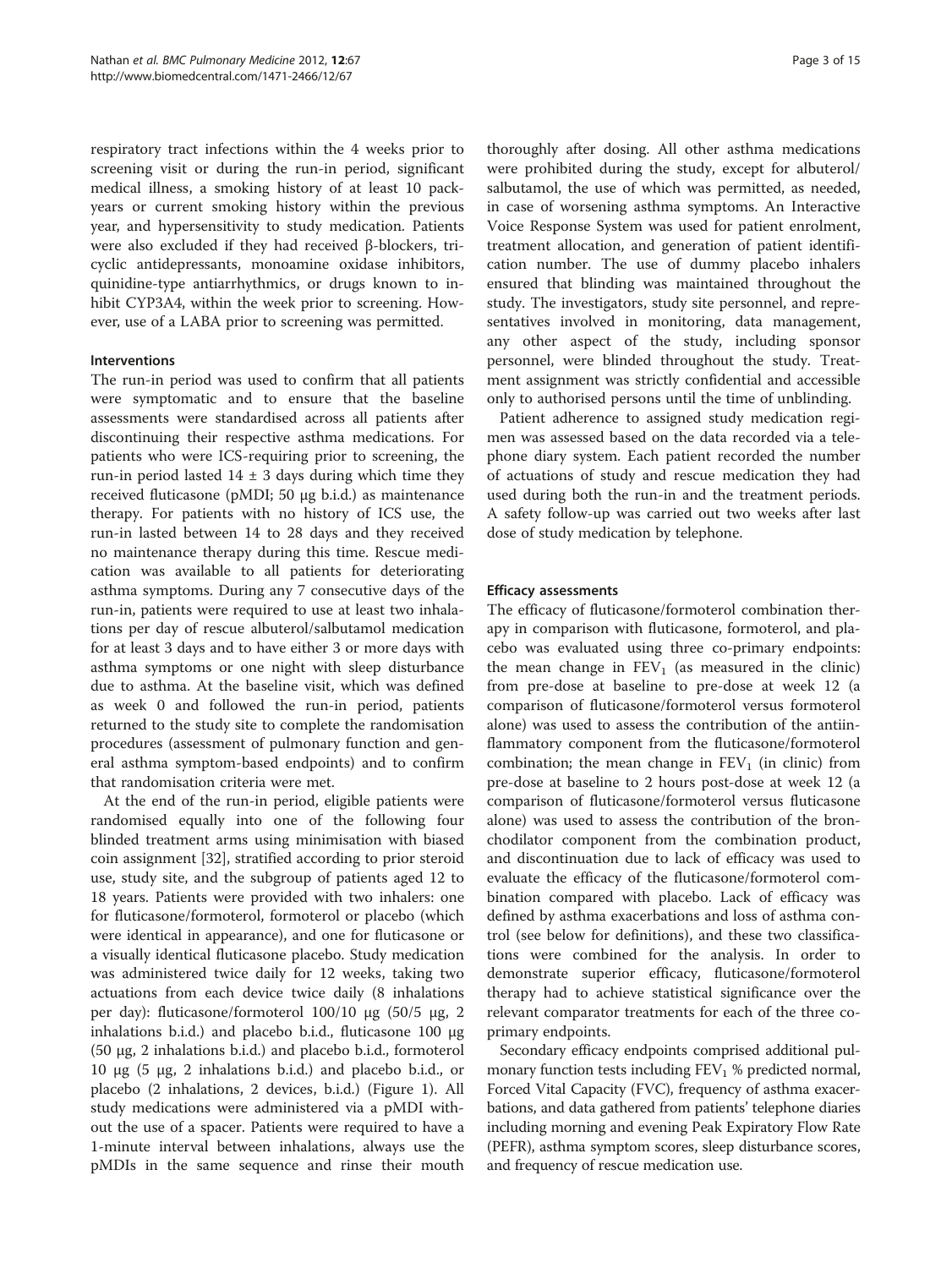<span id="page-3-0"></span>

 $FEV<sub>1</sub>$  was measured in the clinic at baseline and at weeks 2, 4, 8, and 12 by spirometry in accordance with the American Thoracic Society/European Respiratory Society Task Force guidelines [[33\]](#page-14-0). Predicted  $FEV<sub>1</sub>$ values were determined using the values of Polgar and Promadhat [[34\]](#page-14-0) for patients aged 12–17 years, and those of Crapo et al. [\[35](#page-14-0)] for patients aged 18 years and older. Spirometry values were also adjusted for race. PEFR was measured twice daily, pre-dose, by means of a Micro-Peak peak flow meter (Micromedical, Chatham Maritime, Kent, UK), and patients recorded the results using the telephone diary system.

The frequency and severity (defined as either 'mild-tomoderate' or 'severe') of asthma exacerbations were recorded throughout the study. Mild-to-moderate exacerbations were defined as any of the following occurring for at least 2 consecutive days: i) pre-dose PEFR measurements more than 30% below the values measured at baseline, or ii) awakening during the night because of asthma, or iii) the use of additional rescue medication of more than three inhalations per day compared with baseline. Severe exacerbations were defined as the deterioration in asthma that required additional therapy (for example, systemic steroids), or an emergency visit or hospitalisation due to asthma.

Asthma symptoms, scored on a six-point scale ranging from 0 to 5 ( $0 =$  no symptoms;  $5 =$  asthma so severe that the patient was unable to go to work or school or to carry out normal daily activities), and sleep disturbances, scored on a five-point scale ranging from 0 to  $4 (0 =$  slept through the night, no asthma;  $4 =$  could not sleep at all because of asthma), were recorded via the telephone diary system.

Patients were withdrawn from the study because of lack of treatment efficacy (asthma exacerbations and loss of asthma control) if any of the following five criteria were met: i) a severe asthma exacerbation requiring emergency treatment, hospitalisation, or use of any asthma medication not permitted in the study protocol, ii) a decrease in pre-dose  $FEV<sub>1</sub>$  (as measured in the clinic) of more than 20% from baseline, iii) a decrease in morning pre-dose PEFR (from telephone diaries) of more than 25% from baseline on more than 3 of the 7 days before a study visit, iv) excessive use (more than 12 actuations per day) of rescue medication on more than 3 of the 7 days before a study visit, or v) nocturnal awakening due to asthma, that required rescue medication, on more than 2 of 7 days before a study visit.

# Safety assessments

Safety assessments were carried out throughout the study based on adverse events reported, vital signs, a 12-lead electrocardiogram (ECG), and clinical laboratory testing.

#### Statistical analyses and sample size calculation

Efficacy analyses were performed on the full analysis set (FAS) (all patients who received at least one dose of study medication, had a baseline  $FEV<sub>1</sub>$  measurement and at least one post-baseline pre-dose and 2-hour post-dose  $FEV<sub>1</sub>$  measurement), the per-protocol (PP) population (all patients in the FAS who did not have a major protocol violation, which included patients who did not take study medication on at least 50% of the days that the patient was in the study or if the patient did not return for two study visits in a row), and the safety population (all randomised patients who received at least one inhalation of study medication).

The change in morning pre-dose  $FEV<sub>1</sub>$  from baseline to pre-dose at weeks 2, 4, 8, and 12, and change in morning pre-dose  $FEV_1$  from baseline to 2-hours postdose at weeks 2, 4, 8, and 12 were compared between the treatment groups using analysis of covariance (ANCOVA), with treatment group, centre, and previous steroid use as main effects, and baseline  $FEV<sub>1</sub>$  as a continuous covariate. Missing data were replaced using the last observation carried forward (LOCF) approach. To analyse the time to discontinuation due to lack of efficacy, a stratified log-rank test was performed adjusting for treatment group and previous steroid use. In this superiority analysis (which used a two-sided t-test), superiority for each the three co-primary endpoints was confirmed if the lower limit of the 95% confidence interval (CI) for the between-treatment difference did not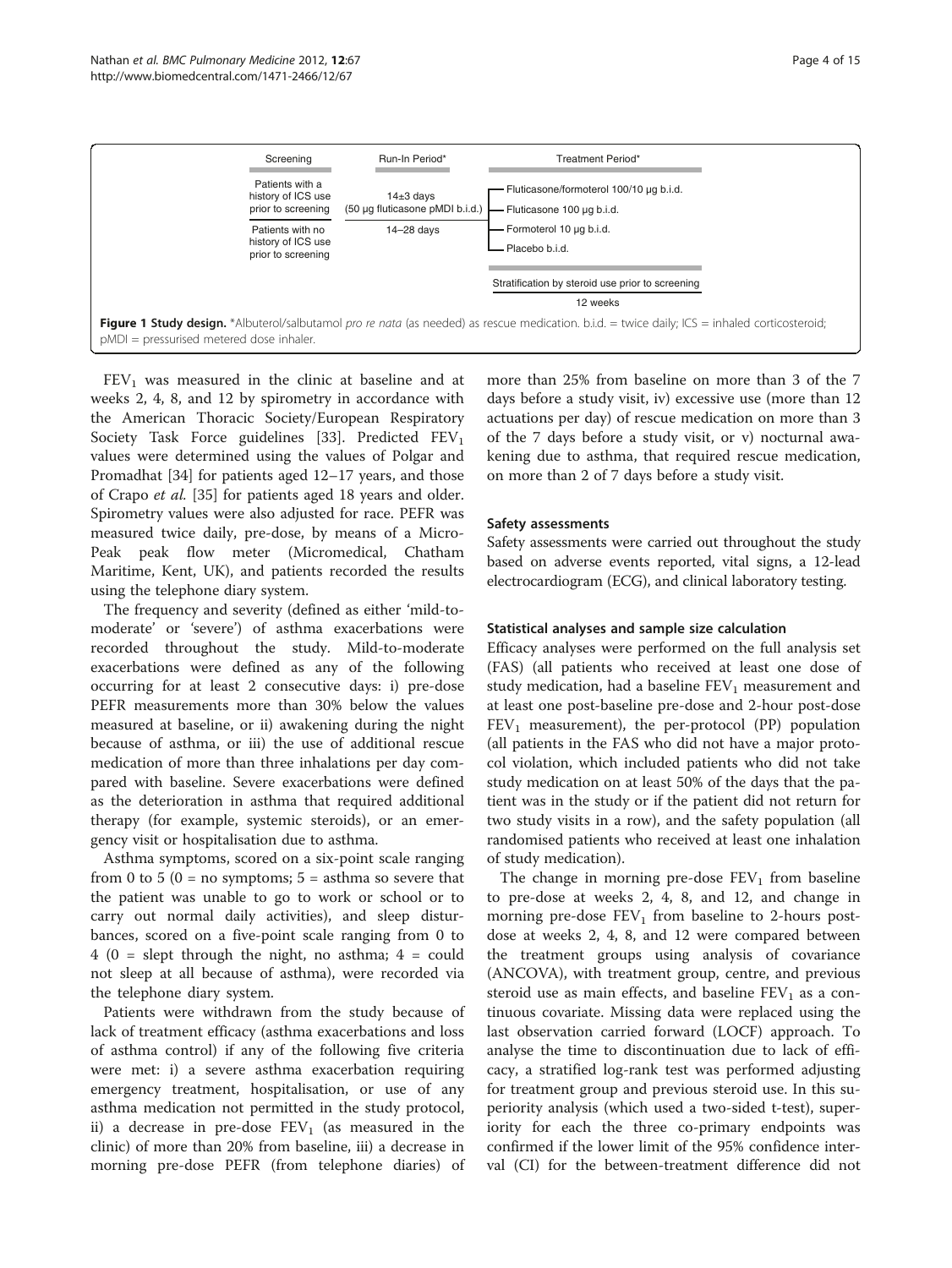span 0, and hence  $p < 0.05$ . There was no requirement for the CI to be above a pre-defined threshold.

For the secondary endpoints, the differences between groups for the change from baseline in PEFR, asthma symptom scores, sleep disturbance scores, and rescue medication use were analysed using the ANCOVA model described above, with the relevant baseline value as the continuous covariate. Differences in the frequency of exacerbations between groups were tested by logistic regression analysis with effects for treatment group and previous steroid use, and differences between groups for the percentage of days with an asthma exacerbation and percentage of asthma control days were assessed using van Elteren's method for combining Wilcoxon rank sum test results from independent strata, with prior steroid use as the stratum for the analysis.

Provided all three co-primary endpoints were statistically significant, the secondary endpoints were then evaluated using a sequential gatekeeper approach [[36\]](#page-14-0) for the three treatment comparisons, according to the following order: i) fluticasone/formoterol combination therapy versus placebo, and ii) fluticasone/formoterol combination therapy versus fluticasone alone and fluticasone/formoterol combination therapy versus formoterol alone.

The first four secondary endpoints were analysed firstly for combination therapy vs. placebo, in the following order, based on the mean change from baseline to week 12: morning PEFR, evening PEFR, use of rescue medication, and asthma symptom scores. Provided that each of these analyses returned statistically significant results for combination product vs. placebo ( $p < 0.05$ ), the subsequent analyses (combination therapy vs. fluticasone alone and vs. formoterol alone) could then be carried out in the same order. Statistical analyses were two-sided and significance was measured at the 0.05α level. If both tests were significant at the 0.05α level, the next endpoint could be evaluated for confirmatory statistical significance. If one of the two tests was not significant at the  $0.05α$  level, for example the analysis of morning PEFR for combination therapy vs. fluticasone alone, the other test (morning PEFR for combination product vs. formoterol alone) could be evaluated for statistical significance at the  $0.025α$  level, however all formal testing of the remaining secondary endpoints was suspended (i.e. for both combination product vs. fluticasone and vs. formoterol). If the analyses were not statistically significant for the combination product versus either comparator then, once again, all remaining confirmatory sequential testing was formally suspended. If the sequential gatekeeper approach for the three comparative tests was statistically significant for each of the four endpoints, confirmatory sequential testing of the remaining secondary endpoints was carried out in the following

order, using the same Hochberg methodology as described above: percentage of symptom-free days (defined as days with an asthma symptom score of zero), percentage of rescue medication-free days (days with no use of rescue medication), percentage of asthma control days (days with asthma symptom score of zero, sleep disturbance score of zero, and no use of rescue medication), the proportion of patients with treatmentemergent asthma exacerbations, sleep disturbance scores, and the percentage of awakening-free nights (nights with a sleep disturbance score of zero). Pre-specified subgroup analyses were performed for all three co-primary endpoints based on prior ICS use, using an ANCOVA, with age and study site as factors, and using the LOCF approach on the FAS.

Safety analyses were performed for all randomised patients who received at least one inhalation of study medication (the safety population).

For pre-dose or 2-hours post-dose  $FEV<sub>1</sub>$  measures, a sample size of 92 patients per treatment group in the study would have 85% power to detect a significant difference between two treatment groups using a two-sided t-test with  $\alpha$ =0.05, assuming a difference of 0.2 L with respect to mean change from morning pre-dose baseline to either morning pre-dose  $FEV<sub>1</sub>$  at week 12 or 2-hour post-dose  $FEV<sub>1</sub>$  at week 12, and a common standard deviation (SD) of 0.45. It was therefore planned to enrol 108 patients in each group to account for an approximately 15% drop out rate. Assuming that 10% of fluticasone/formoterol and 30% of placebo group patients would discontinue due to lack of efficacy, with 92 patients per treatment group there would be 90% power to detect this difference using a two-sided log-rank test with  $\alpha = 0.05$ .

# Results

A total of 475 patients were randomised to treatment, including 33 adolescents (6.9%). Of the 475 patients, 333 took part at sites based in the United States, 80 were based in Canada, and 62 in the Ukraine, and, overall, 367 (77.3%) patients completed the study (Figure [2](#page-5-0)). Treatment groups were well-matched with regard to demographics and baseline characteristics, with little difference between groups with respect to lung function reversibility. Prior to screening, a total of 29.4% of patients had received ICS monotherapy, and 20.0% had received combined ICS and LABA combination therapy (Table [1](#page-6-0)). The median  $FEV<sub>1</sub>$  % predicted value at baseline ranged from 72.0 to 75.0 (Table [1\)](#page-6-0). Mean compliance rates ranged from 84% to 85% across treatment arms. There were 459 randomised patients in the FAS (115, 117, 116, and 111 in the combination, fluticasone, formoterol, and placebo groups, respectively); 408 in the PP population (103 in each of the combination and fluticasone groups,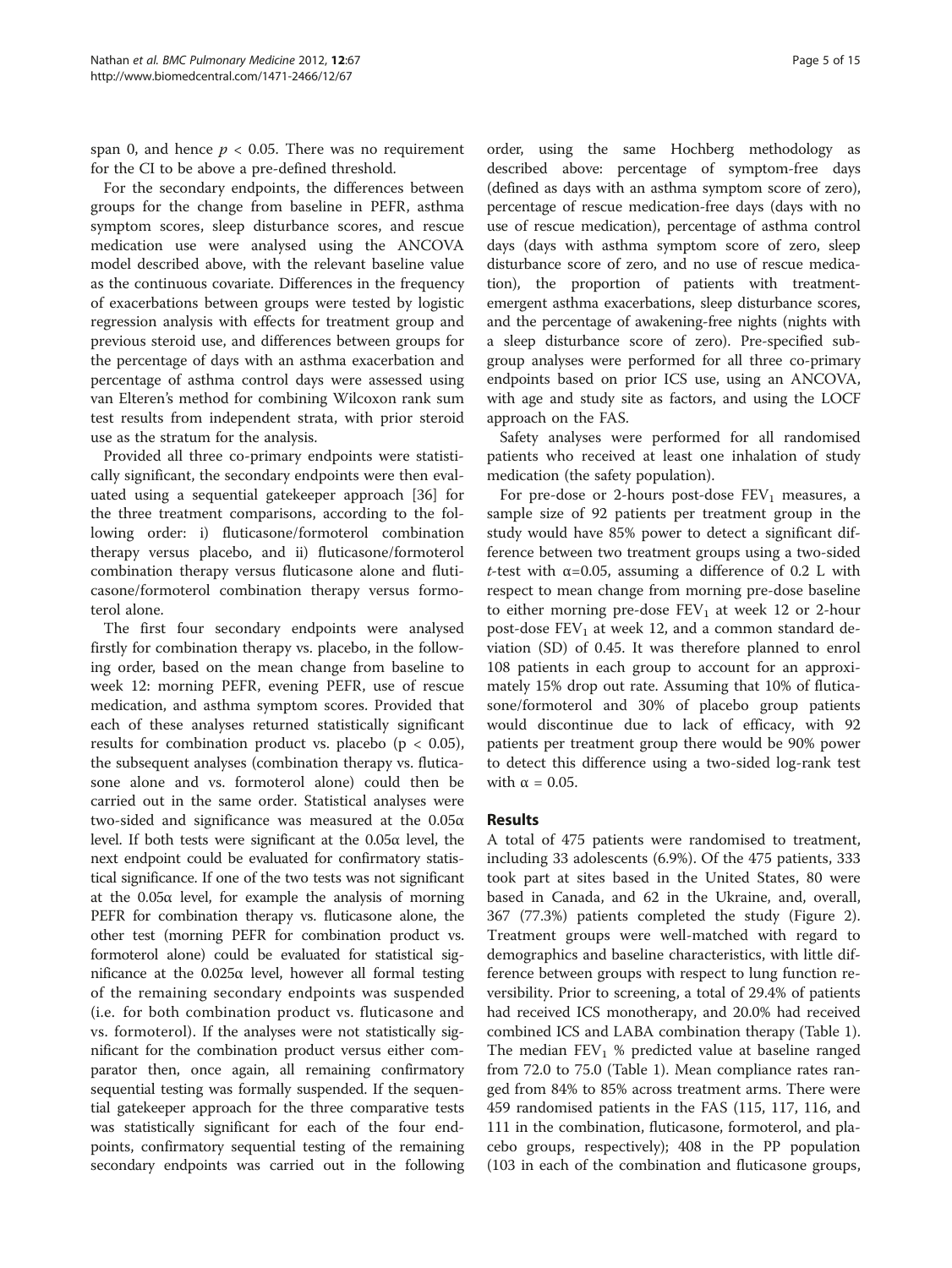<span id="page-5-0"></span>

and 101 in each of the formoterol and placebo groups); all 475 patients were in the safety population.

### Primary efficacy endpoints

The three co-primary endpoints demonstrated superior efficacy of fluticasone/formoterol combination therapy compared to fluticasone, formoterol, and placebo, respectively (Table [2](#page-7-0)).

The fluticasone/formoterol combination showed clinically relevant improvements in  $FEV<sub>1</sub>$  from pre-dose at baseline to pre-dose and 2-hour post-dose at week 12 (Table [2](#page-7-0)). Furthermore, the contribution of the fluticasone component in the combination product, as analysed by the mean change in  $FEV<sub>1</sub>$  from pre-dose at baseline to pre-dose at week 12, demonstrated statistically significant improvements for patients in the combination therapy treatment arm compared with those administered formoterol alone (LS mean difference = 0.101 L; 95% CI: 0.002, 0.199; p = 0.045). Similarly, the contribution of the formoterol component of the combination product, as analysed by the mean change in  $FEV<sub>1</sub>$  from pre-dose at baseline to 2 hours post-dose at week 12, demonstrated statistically significant improvements for patients in the combination therapy treatment arm compared with those administered fluticasone alone

(LS mean difference = 0.200 L; 95% CI: 0.109, 0.292;  $p < 0.001$ ) (Table [2\)](#page-7-0). The improvements in pre-dose  $FEV<sub>1</sub>$ (Figure [3A](#page-8-0)) and 2-hour post-dose  $FEV<sub>1</sub>$  (Figure [3B\)](#page-8-0) with fluticasone/formoterol were demonstrated throughout the entire treatment period as shown by pulmonary function tests carried out at Weeks 2, 4, 8, and 12. Secondary analyses also showed that fluticasone/formoterol provided significantly greater improvements than fluticasone alone in  $FEV<sub>1</sub>$  from pre-dose at baseline to pre-dose at week 12, and numerically greater improvements in  $FEV<sub>1</sub>$  from pre-dose at baseline to 2 hours post-dose at week 12 compared with formoterol alone (Table [2\)](#page-7-0).

Fluticasone/formoterol combination therapy was also shown to be superior to placebo with respect to the time to discontinuation due to lack of efficacy (due to either asthma exacerbation or to loss of asthma control) (logrank  $p = 0.015$ ) (Table [2](#page-7-0)). Furthermore, fewer patients discontinued due to lack of efficacy in the combination therapy group (6.1%) compared with those in the fluticasone group (7.7%), formoterol group (11.2%) or the placebo group (16.2%) (Table [2\)](#page-7-0).

#### Secondary efficacy endpoints

The secondary efficacy endpoints evaluated lung function, disease control and asthma symptoms. Overall, all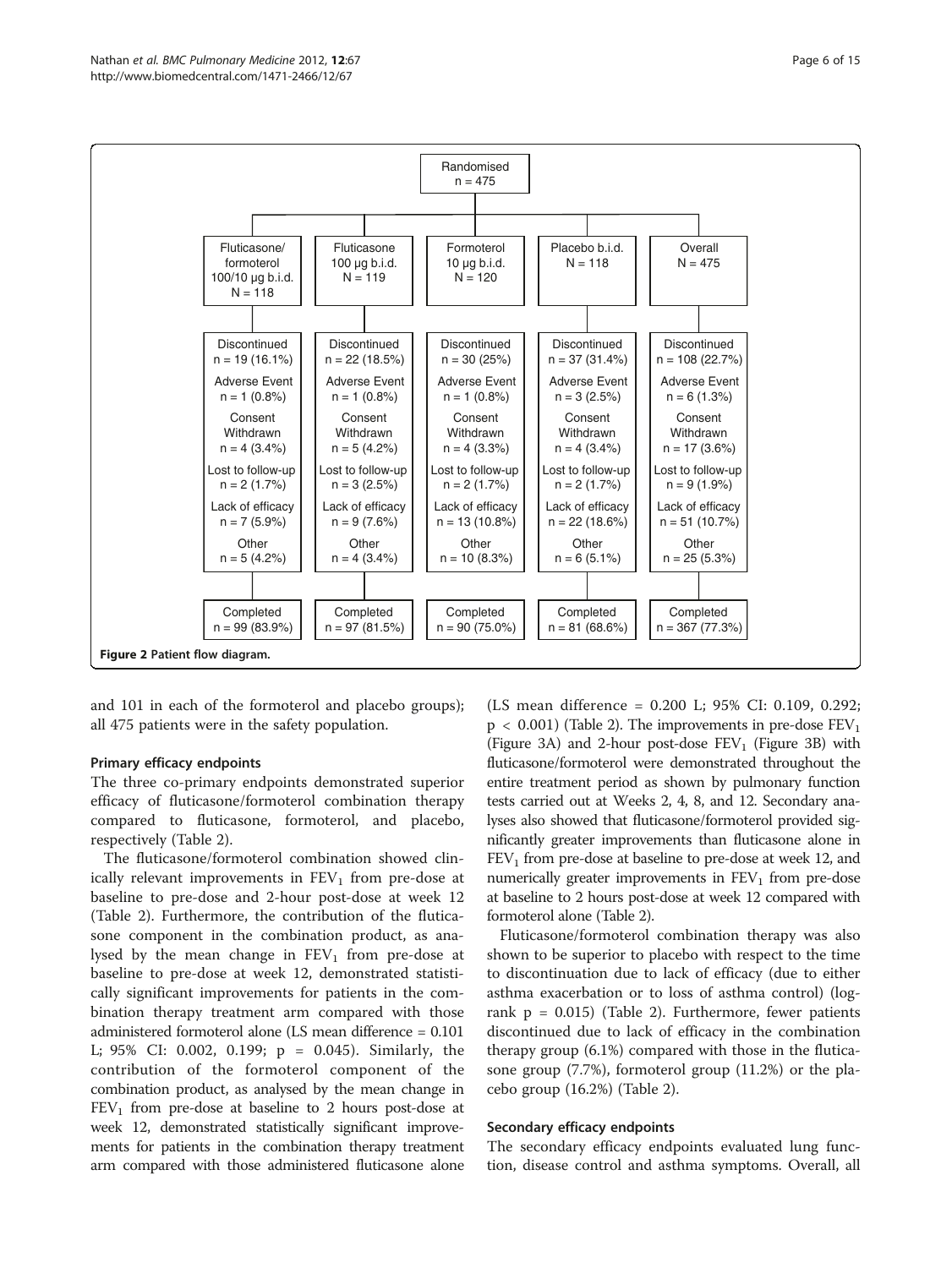| Characteristic                                           | <b>Treatment group</b>                                  |                                                       |                                              |                                |                      |  |
|----------------------------------------------------------|---------------------------------------------------------|-------------------------------------------------------|----------------------------------------------|--------------------------------|----------------------|--|
|                                                          | Fluticasone/formoterol<br>100/10 µg b.i.d.<br>$N = 115$ | <b>Fluticasone</b><br>$100 \mu q$ b.i.d.<br>$N = 117$ | Formoterol<br>$10 \mu q$ b.i.d.<br>$N = 116$ | Placebo<br>b.i.d.<br>$N = 111$ | Overall<br>$N = 459$ |  |
| Gender, n (%)                                            |                                                         |                                                       |                                              |                                |                      |  |
| Female                                                   | 72 (62.6)                                               | 71 (60.7)                                             | 63 (54.3)                                    | 70 (63.1)                      | 276 (60.1)           |  |
| Male                                                     | 43 (37.4)                                               | 46 (39.3)                                             | 53 (45.7)                                    | 41 (36.9)                      | 183 (39.9)           |  |
| Ethnic origin, n (%)                                     |                                                         |                                                       |                                              |                                |                      |  |
| White/Caucasian                                          | 89 (77.4)                                               | 88 (75.2)                                             | 83 (71.6)                                    | 79 (71.2)                      | 339 (73.9)           |  |
| Black                                                    | 13 (11.3)                                               | 16(13.7)                                              | 21 (18.1)                                    | 22 (19.8)                      | 72 (15.7)            |  |
| Asian                                                    | 6(5.2)                                                  | 4(3.4)                                                | 5(4.3)                                       | 4(3.6)                         | 19(4.1)              |  |
| Hispanic                                                 | 6(5.2)                                                  | 8(6.8)                                                | 6(5.2)                                       | 5(4.5)                         | 25 (5.4)             |  |
| Other                                                    | 1(0.9)                                                  | 1(0.9)                                                | 1(0.9)                                       | 1(0.9)                         | 4(0.9)               |  |
| Age, years                                               |                                                         |                                                       |                                              |                                |                      |  |
| Mean (SD)                                                | 39.8 (14.54)                                            | 38.3 (14.45)                                          | 39.1 (15.26)                                 | 38.1 (13.67)                   | 38.8 (14.47)         |  |
| Age categories, n (%)                                    |                                                         |                                                       |                                              |                                |                      |  |
| 12 to 17 years                                           | 7(6.1)                                                  | 9(7.7)                                                | 9(7.8)                                       | 6(5.4)                         | 31(6.8)              |  |
| $\geq$ 18 years                                          | 108 (93.9)                                              | 108 (92.3)                                            | 107 (92.2)                                   | 105 (94.6)                     | 428 (93.2)           |  |
| Steroid use, n (%)                                       |                                                         |                                                       |                                              |                                |                      |  |
| Free <sup>a</sup>                                        | 59 (51.3)                                               | 60 (51.3)                                             | 58 (50.0)                                    | 55 (49.5)                      | 232 (50.5)           |  |
| Requiringb                                               | 56 (48.7)                                               | 57 (48.7)                                             | 58 (50.0)                                    | 56 (50.5)                      | 227 (49.5)           |  |
| Prior ICS and ICS/LABA use, n (%)                        |                                                         |                                                       |                                              |                                |                      |  |
| ICS only                                                 | 31 (27.0)                                               | 39 (33.3)                                             | 30 (25.9)                                    | 35 (31.5)                      | 135 (29.4)           |  |
| ICS and LABA                                             | 25(21.7)                                                | 18 (15.4)                                             | 28 (24.1)                                    | 21 (18.9)                      | 92 (20.0)            |  |
| Duration of asthma, years <sup>c</sup>                   |                                                         |                                                       |                                              |                                |                      |  |
| Mean (SD)                                                | 18.9 (13.40)                                            | 20.6 (13.84)                                          | 20.3 (14.48)                                 | 21.4 (12.83)                   | 20.3 (13.64)         |  |
| $FEV1$ % predicted <sup>d</sup> at baseline <sup>e</sup> |                                                         |                                                       |                                              |                                |                      |  |
| Mean (SD)                                                | 73.2 (7.54)                                             | 73.5 (8.14)                                           | 73.2 (7.79)                                  | 72.0 (7.97)                    | 73.0 (7.86)          |  |
| Median                                                   | 72.0                                                    | 75.0                                                  | 73.0                                         | 72.0                           | 73.0                 |  |
| FEV <sub>1</sub> at baseline <sup>e</sup> , L            |                                                         |                                                       |                                              |                                |                      |  |
| Mean (SD)                                                | 2.416 (0.5790)                                          | 2.425 (0.6625)                                        | 2.459 (0.6231)                               | 2.352 (0.6114)                 | 2.414 (0.6192)       |  |
| Median                                                   | 2.370                                                   | 2.330                                                 | 2.375                                        | 2.250                          | 2.340                |  |
| Reversibility at screening, %                            |                                                         |                                                       |                                              |                                |                      |  |
|                                                          | $n = 114$                                               | $n = 117$                                             | $n = 116$                                    | $n = 111$                      | $n = 458$            |  |
| Mean (SD)                                                | 23.2 (10.1)                                             | 22.8 (9.0)                                            | 21.8(8.4)                                    | 22.8 (8.3)                     | 22.6(9.0)            |  |
| Median                                                   | 19.3                                                    | 19.5                                                  | 18.7                                         | 20.0                           | 19.2                 |  |

<span id="page-6-0"></span>Table 1 Patient baseline demographic and asthma characteristics, Full Analysis Set

N = total number of patients; n = number of patients in specified category; SD = standard deviation; b.i.d. = twice daily; ICS = inhaled corticosteroids; LABA = long acting beta agonist;  $FEV_1 = Forced Expiratory Volume in the first second.$ 

a. Patient with no history of steroid use for at least 12 weeks prior to the screening visit.

b. Patient who used an inhaled steroid regimen at a dose not greater than 500 µg/day fluticasone (or equivalent steroid) for at least 4 weeks prior to screening.

c. Duration of asthma calculated as (Date of screening visit from Demographics CRF - Asthma diagnosis date)/ 365.25 and rounded to 1 decimal place.

d. Based on standardised predicted  $FEV<sub>1</sub>$  values.

e. Baseline was the last available value prior to dosing at the baseline/week 0 visit.

of these evaluations supported the superior efficacy of fluticasone/formoterol combination therapy compared with the individual components and placebo. The combination product demonstrated numerically greater improvements for a number of the secondary endpoint evaluations versus all three of the comparators, with many endpoints meeting the criteria for statistical significance as per the sequential gatekeeping approach.

The mean increase in morning and evening PEFR values from baseline to week 12 was statistically significantly greater ( $p < 0.01$ ) for patients on the combination product compared with those administered fluticasone, formoterol or placebo (Figure [4](#page-9-0)).

Disease control, as evaluated by asthma control days, rescue medication-free days, symptom-free days, and awakening-free nights (Table [3\)](#page-10-0), demonstrated numerically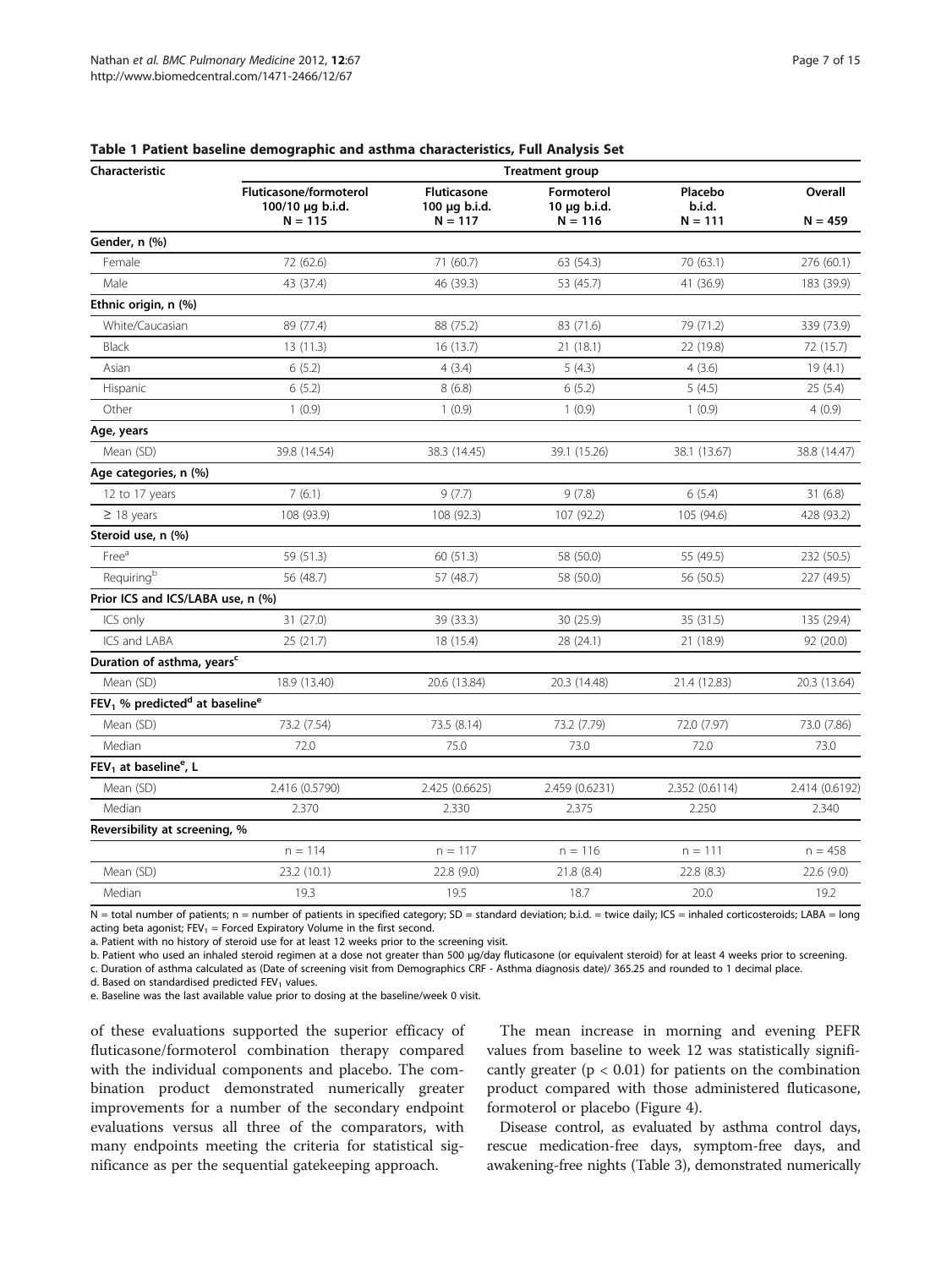<span id="page-7-0"></span>Table 2 Mean change in FEV<sub>1</sub> (L) from pre-dose at baseline to pre-dose and 2-hour post-dose at week 12, (LOCF), time to discontinuation due to lack of efficacy and study duration for each treatment group, Full Analysis Set

|                                             |                                                                                                  | <b>Treatment group</b>                    |                                              |                                |  |  |
|---------------------------------------------|--------------------------------------------------------------------------------------------------|-------------------------------------------|----------------------------------------------|--------------------------------|--|--|
|                                             | <b>Fluticasone/formoterol</b><br>100/10 µg b.i.d.<br>$N = 115$                                   | Fluticasone<br>100 µg b.i.d.<br>$N = 117$ | Formoterol<br>$10 \mu q$ b.i.d.<br>$N = 116$ | Placebo<br>b.i.d.<br>$N = 111$ |  |  |
| Baseline FEV <sub>1</sub> (L)               |                                                                                                  |                                           |                                              |                                |  |  |
| Mean (SD)                                   | 2.416 (0.5790)                                                                                   | 2.425 (0.6625)                            | 2.459 (0.6231)                               | 2.352 (0.6114)                 |  |  |
|                                             | Change in FEV <sub>1</sub> from pre-dose at baseline to pre-dose at week 12                      |                                           |                                              |                                |  |  |
| LS Mean (SE)                                | 0.195(0.038)                                                                                     | 0.092(0.037)                              | 0.094(0.038)                                 | 0.047(0.037)                   |  |  |
|                                             | Difference from fluticasone/formoterol 100/10 µg b.i.d.: contribution from fluticasone component |                                           |                                              |                                |  |  |
| LS Mean (SE)                                |                                                                                                  | 0.103(0.050)                              | 0.101(0.050)                                 | 0.147(0.051)                   |  |  |
| 95% CI                                      |                                                                                                  | 0.005, 0.201                              | 0.002, 0.199                                 | 0.048, 0.247                   |  |  |
| $p$ -value                                  |                                                                                                  | 0.040                                     | 0.045                                        | 0.004                          |  |  |
|                                             | Change in FEV <sub>1</sub> from pre-dose at baseline to 2 hours post-dose at week 12             |                                           |                                              |                                |  |  |
| LS Mean (SE)                                | 0.392(0.035)                                                                                     | 0.191(0.034)                              | 0.330(0.035)                                 | 0.124(0.035)                   |  |  |
|                                             | Difference from fluticasone/formoterol 100/10 µg b.i.d.: contribution from formoterol component  |                                           |                                              |                                |  |  |
| LS Mean (SE)                                |                                                                                                  | 0.200(0.047)                              | 0.062(0.047)                                 | 0.267(0.047)                   |  |  |
| 95% CI                                      |                                                                                                  | 0.109, 0.292                              | $-0.030, 0.153$                              | 0.175, 0.360                   |  |  |
| $p$ -value                                  |                                                                                                  | < 0.001                                   | 0.187                                        | < 0.001                        |  |  |
| Discontinuation due to lack of efficacy     |                                                                                                  |                                           |                                              |                                |  |  |
| Number, %                                   | 7(6.1)                                                                                           | 9(7.7)                                    | 13(11.2)                                     | 18 (16.2)                      |  |  |
| Time to discontinuation, weeks <sup>a</sup> |                                                                                                  |                                           |                                              |                                |  |  |
| Mean                                        | 6.9                                                                                              | 4.7                                       | 4.6                                          | 5.5                            |  |  |
| $p$ -value $\overline{p}$                   | 0.015                                                                                            |                                           |                                              |                                |  |  |
|                                             |                                                                                                  |                                           |                                              |                                |  |  |

b.i.d. = twice daily; N = total number of patients; SD = standard deviation; LS = least squares; SE = standard error; NA = not applicable; CI = confidence interval; LOCF = last observation carried forward;  $FEV_1$  = Forced Expiratory Volume in the first second.

a. Time to discontinuation due to lack of efficacy calculated as (Date of early discontinuation - Date of first study drug administration+1)/7 and rounded to 1 decimal place (based on all patients who discontinued).

b. p-value based on stratified log-rank test adjusting for prior steroid use for fluticasone/formoterol 100/10 μg b.i.d. versus placebo.

greater improvements for fluticasone/formoterol compared to all the comparator treatments. However, significant inferential statistical testing was only exploratory based on the sequential gatekeeping approach. Patients administered fluticasone/formoterol 100/10 μg b.i.d. demonstrated a five-fold increase in the percent of asthma control days from baseline (12.8%) to week 12 (69.1%), corresponding to 0.9 days per week at the start of the study compared to 4.8 days by the end of treatment. The mean increase in percent of asthma control days was 56.3% for the combination product, 44.0% for the fluticasone, 41.9% for the formoterol, and 36.0% for the placebo groups.

Overall, a lower percentage of patients on combination therapy experienced any asthma exacerbation (20.0%) compared to those administered the monotherapies (23.9% on fluticasone; 28.4% on formoterol) or placebo (32.4%), although the differences did not reach statistical significance. For patients in the fluticasone/formoterol group, 2.6% experienced a severe exacerbation, compared to 3.4% on fluticasone, 6.9% on formoterol, and 9.0% of patients on placebo ( $p = 0.048$  for placebo vs fluticasone/formoterol).

Similarly, a larger mean increase in rescue medicationfree days was observed in the combination therapy arm than in any of the comparator groups. In the fluticasone/formoterol group, a greater than three-fold increase was seen in the number of rescue medication-free days from baseline (21.8%) to week 12 (77.7%), corresponding to an improvement from 1.5 days/week to 5.4 days/week. Overall, the mean increase in percent rescue medication-free days was 55.9% in the combination therapy group compared to 43.3%, 41.9%, and 39.4% for the fluticasone, formoterol, and placebo groups, respectively (Table [3\)](#page-10-0).

The mean percentage of symptom-free days at week 12 (77.4%, corresponding to 5.4 days/week) in the combination therapy group was 2.5-fold than seen at baseline (28.0%, corresponding to 2.0 days/week). The mean increase in symptom-free days in this group was 49.4%, compared with 37.3%, 38.0% and 35.6% in the fluticasone, formoterol and placebo groups, respectively.

This trend was also seen in the number of awakeningfree nights for patients in the fluticasone/formoterol group. The mean percentage of awakening-free nights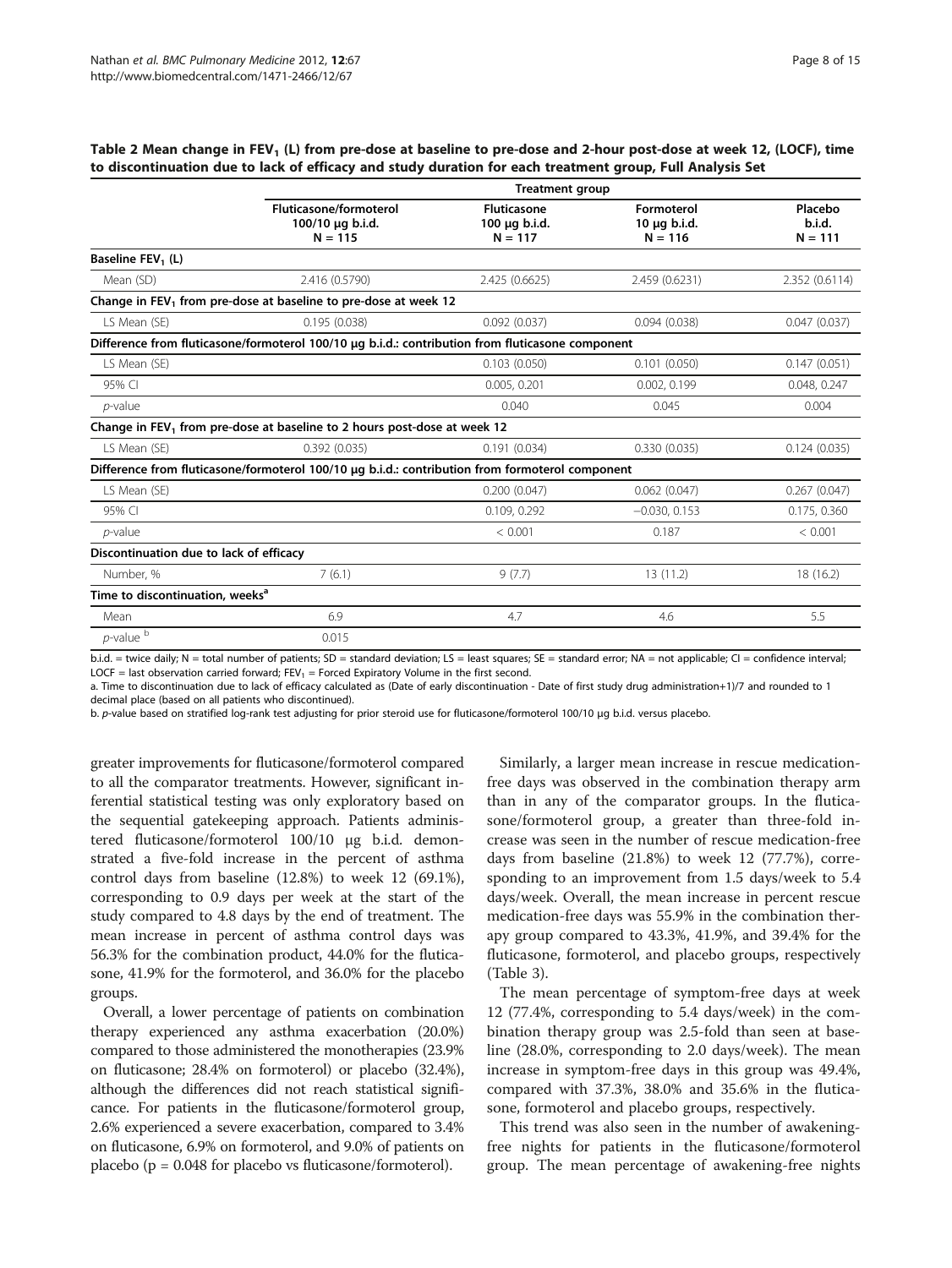<span id="page-8-0"></span>

was approximately 1.5-fold greater by week 12 (87.9%) compared to baseline (59.1%), which corresponds to 4.1 awakening-free nights at baseline and 6.2 awakeningfree nights at the end of study. The mean increase was 28.8% for patients in the combination therapy group compared to 25.4%, 19.6%, and 20.9% for patients in the fluticasone, formoterol, and placebo groups, respectively.

Asthma symptoms, as evaluated by rescue medication use, asthma symptom scores, and sleep disturbance scores, recorded daily by the patients, demonstrated numerically greater improvement for those administered fluticasone/formoterol compared to the individual components and placebo. Rescue medication use was statistically significant for the combination versus all three comparator groups, as evaluated using the sequential gatekeeping approach (Table [4\)](#page-11-0).

### Sub-group analyses

Pre-specified subgroup analyses were performed based on ICS use prior to study entry, although it should be acknowledged that this study was not powered to assess these endpoints statistically. For patients with no history of ICS use prior to study enrolment, the difference between the mean change in pre-dose  $FEV<sub>1</sub>$  from baseline to week 12 between the combination therapy and formoterol groups was not statistically significant (LS mean treatment difference: 0.094 L; 95% CI: -0.050, 0.237;  $p = 0.200$ . However, the mean increase in  $FEV<sub>1</sub>$  from pre-dose at baseline to 2 hours post-dose at week 12 was statistically significant in the combination therapy group compared with fluticasone alone (LS mean treatment difference: 0.212 L; 95% CI: 0.070, 0.354; p = 0.004).

For patients with a prior history of ICS use, the combination product was statistically significantly superior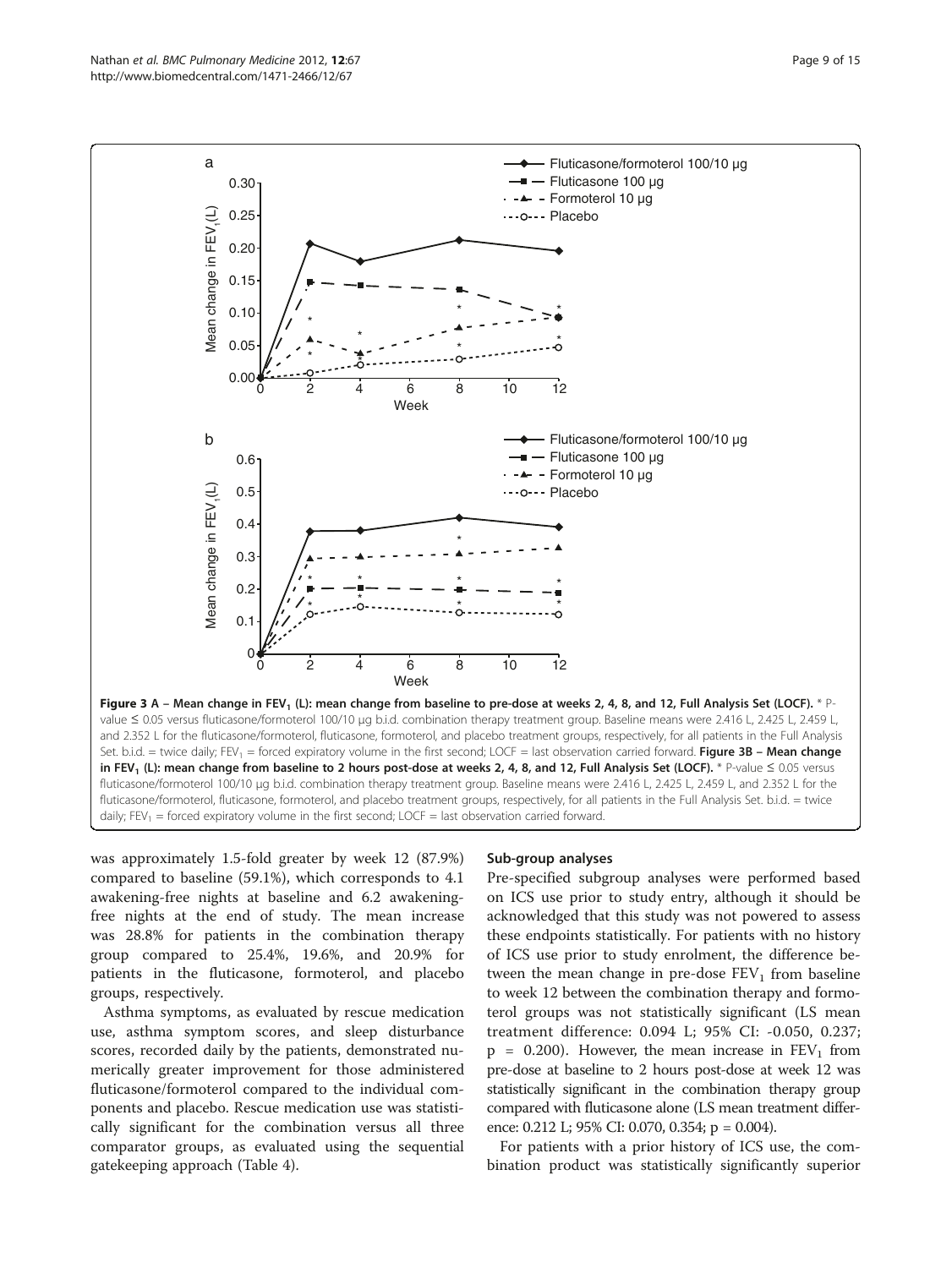<span id="page-9-0"></span>

to each of the comparators for the mean change from pre-dose  $FEV_1$  at baseline to both pre-dose at week 12 (LS mean treatment difference combination product compared with formoterol alone: 0.139 L; 95% CI: 0.000, 0.277; p = 0.050) and 2 hours post-dose at week 12 (LS mean treatment difference combination product vs. fluticasone alone: 0.172 L; 95% CI: 0.054, 0.291;  $p = 0.005$ ).

With respect to discontinuations due to lack of treatment efficacy, no statistically significant treatment group difference was identified among patients with no history of prior steroid use (log-rank  $p = 0.795$ ); 4 patients (7.3%) from the combination therapy group and 3 (5.8%) from the placebo group discontinued prematurely. For patients with a history of ICS use, fluticasone/formoterol combination was demonstrated to be statistically significantly superior to placebo ( $p = 0.002$ , log-rank test); 3 patients (5.7%) receiving fluticasone/formoterol discontinued early compared to 15 patients (36.6%) administered placebo.

### Safety and tolerability

Combination therapy with fluticasone/formoterol was well tolerated. Adverse events were reported by 38 (32.2%) patients in the fluticasone/formoterol group, 47 (39.5%) patients in the fluticasone group, 44 (36.7%) patients in the formoterol group, and 46 patients (39.0%) in the placebo group (Table [5](#page-12-0)). No deaths or asthma exacerbations requiring hospitalisation were reported. Most adverse events were mild or moderate in severity. Only one serious adverse event occurred during the study, a case of right-sided renal colic in a 70-year-old male

patient receiving fluticasone/formoterol therapy which was not considered by the Investigator to be treatmentrelated.

The most common adverse event leading to premature discontinuation of treatment in any group was asthma (fluticasone/formoterol combination therapy group, 2.5%; fluticasone group, 3.4%; formoterol group, 6.7%, placebo group, 11.9%). The most frequently reported adverse events occurring in more than 2% of patients in any treatment group are summarised in Table [5](#page-12-0). There were no incidences of oropharyngeal candidiasis or dysphonia in any of the treatment groups. In addition, there were no clinically relevant changes or group differences for laboratory values (including glucose and potassium), vital signs, or ECG parameters.

# **Discussion**

The study presented here evaluated the efficacy and safety of fluticasone/formoterol 100/10 μg b.i.d. combination therapy compared to the individual components administered separately and placebo over a 12-week treatment period. The patients who took part in the study were adolescents and adults with mild-tomoderate asthma who were either already on ICS medication (either with or without a LABA) or who were ICS-free prior to screening.

The three co-primary endpoints all demonstrated that the fluticasone/formoterol combination product was superior in efficacy compared to each of the comparators. The first two co-primary efficacy endpoints evaluated lung function, based on  $FEV_1$  measurements, and compared the combination product with fluticasone alone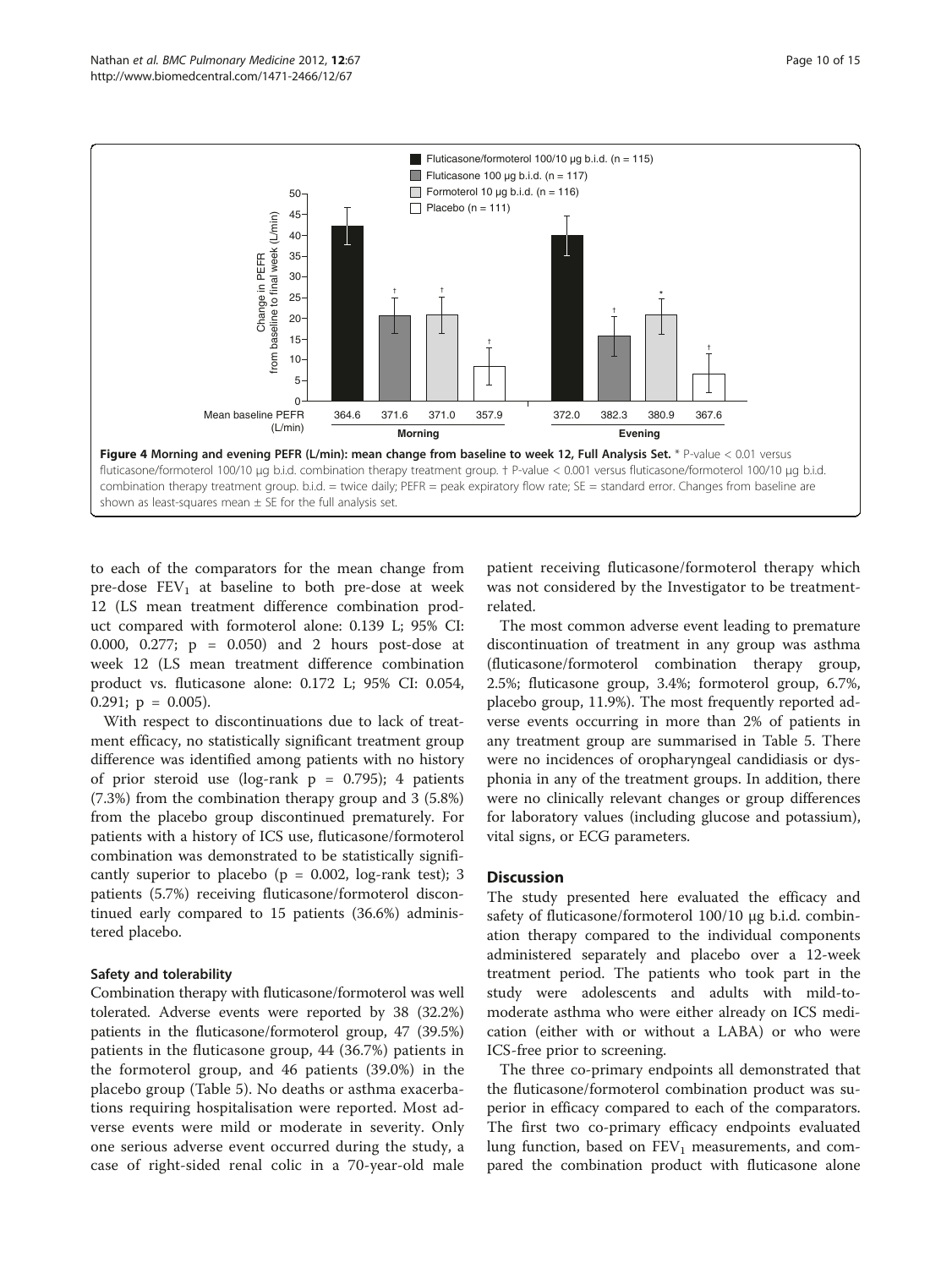<span id="page-10-0"></span>Table 3 Asthma control days (%), rescue medication-free days (%), symptom-free days (%), and awakening-free nights (%): mean change from baseline to week 12, Full Analysis Set

| Characteristic                                                       | <b>Treatment group</b>                                  |                                                  |                                         |                               |  |
|----------------------------------------------------------------------|---------------------------------------------------------|--------------------------------------------------|-----------------------------------------|-------------------------------|--|
|                                                                      | Fluticasone/formoterol<br>100/10 µg b.i.d.<br>$N = 115$ | <b>Fluticasone</b><br>100 µg b.i.d.<br>$N = 117$ | Formoterol<br>10 µg b.i.d.<br>$N = 116$ | Placebo<br>b.i.d<br>$N = 111$ |  |
| Asthma control days (%)                                              | $n = 109$                                               | $n = 114$                                        | $n = 112$                               | $n = 105$                     |  |
| Baseline <sup>a</sup> , mean (SD)                                    | 12.8 (20.14)                                            | 14.3 (22.62)                                     | 11.5 (19.21)                            | 10.0 (18.11)                  |  |
| Week 12, mean (SD)                                                   | 69.1 (37.69)                                            | 58.3 (42.02)                                     | 53.4 (40.11)                            | 46.0 (41.22)                  |  |
| Change to week 12                                                    |                                                         |                                                  |                                         |                               |  |
| Mean (SD)                                                            | 56.3 (39.11)                                            | 44.0 (39.49)                                     | 41.9 (42.13)                            | 36.0 (39.27)                  |  |
| Difference from fluticasone/formoterol 100/10 µg b.i.d. <sup>b</sup> |                                                         |                                                  |                                         |                               |  |
| $p$ -value*                                                          |                                                         | $0.017 +$                                        | 0.117                                   | $0.012+$                      |  |
| Rescue medication-free days (%)                                      | $n = 112$                                               | $n = 116$                                        | $n = 115$                               | $n = 109$                     |  |
| Baseline <sup>a</sup> , mean (SD)                                    | 21.8 (24.38)                                            | 21.4 (25.55)                                     | 19.5 (24.51)                            | 17.2 (20.14)                  |  |
| Week 12, mean (SD)                                                   | 77.7 (32.12)                                            | 64.8 (39.49)                                     | 61.4 (37.19)                            | 56.6 (39.95)                  |  |
| Change to week 12                                                    |                                                         |                                                  |                                         |                               |  |
| Mean (SD)                                                            | 55.9 (36.43)                                            | 43.3 (37.69)                                     | 41.9 (39.49)                            | 39.4 (38.69)                  |  |
| Difference from fluticasone/formoterol 100/10 µg b.i.d. <sup>b</sup> |                                                         |                                                  |                                         |                               |  |
| $p$ -value*                                                          |                                                         | $0.020+$                                         | 0.125                                   | $0.012+$                      |  |
| Symptom-free days (%)                                                | $n=110$                                                 | $n = 114$                                        | $n = 115$                               | $n = 108$                     |  |
| Baseline <sup>a</sup> , mean (SD)                                    | 28.0 (26.72)                                            | 28.6 (29.97)                                     | 22.6 (27.01)                            | 22.7 (27.75)                  |  |
| Week 12, mean (SD)                                                   | 77.4 (35.21)                                            | 65.9 (38.59)                                     | 60.5 (38.67)                            | 58.3 (38.99)                  |  |
| Change to week 12                                                    |                                                         |                                                  |                                         |                               |  |
| Mean (SD)                                                            | 49.4 (38.17)                                            | 37.3 (39.79)                                     | 38.0 (42.64)                            | 35.6 (42.18)                  |  |
| Difference from fluticasone/formoterol 100/10 µg b.i.d. <sup>b</sup> |                                                         |                                                  |                                         |                               |  |
| $p$ -value*                                                          |                                                         | $0.027+$                                         | 0.195                                   | 0.151                         |  |
| Awakening-free nights (%)                                            | $n = 112$                                               | $n = 116$                                        | $n = 115$                               | $n = 108$                     |  |
| Baseline <sup>a</sup> , mean (SD)                                    | 59.1 (33.79)                                            | 62.1 (33.73)                                     | 62.9 (34.51)                            | 56.3 (37.40)                  |  |
| Week 12, mean (SD)                                                   | 87.9 (26.73)                                            | 87.5 (26.77)                                     | 82.6 (31.57)                            | 77.2 (34.17)                  |  |
| Change to week 12                                                    |                                                         |                                                  |                                         |                               |  |
| Mean (SD)                                                            | 28.8 (33.91)                                            | 25.4 (35.92)                                     | 19.6 (35.68)                            | 20.9 (41.05)                  |  |
| Difference from fluticasone/formoterol 100/10 µg b.i.d. <sup>b</sup> |                                                         |                                                  |                                         |                               |  |
| $p$ -value*                                                          |                                                         | 0.790                                            | 0.055                                   | 0.052                         |  |

a. Baseline was the 7-day average calculated on the last 7 days prior to the first dose of study drug.

b. Analysis method was Cochran-Mantel-Haenszel using van Elteren's method for combining Wilcoxon rank sum test results from independent strata, with previous steroid use and site as the strata for the analysis.

\*All p values were exploratory.

† p ≤ 0.050 versus fluticasone/formoterol 100/10 μg b.i.d. combination therapy but not statistically significant as per the sequential gatekeeping approach.

and with formoterol alone, respectively. The improvements in  $FEV_1$  from pre-dose at baseline to pre-dose and 2 hours post-dose at week 12 were clinically relevant for patients receiving fluticasone/formoterol. Moreover, improvements seen in the combination therapy group were numerically and statistically significantly greater for the combination product compared with the monotherapies administered alone. Tachyphylaxis has been reported with formoterol monotherapy [\[37\]](#page-14-0) and should be considered when interpreting the results. Nonetheless, fluticasone/formoterol combination therapy provided improvements from baseline in lung function over

12 weeks of treatment in this study. This improvement was seen throughout the study period, as shown by pulmonary function tests at weeks 2, 4, 8, and 12, and were supported by the secondary efficacy endpoints evaluating lung function, for example the morning and evening PEFR measurements.

The third co-primary endpoint, evaluated for the fluticasone/formoterol versus placebo treatment arms, showed that the combination product was statistically significantly superior to placebo with respect to the time to discontinuation due to lack of efficacy. Fewer patients in the combination therapy group prematurely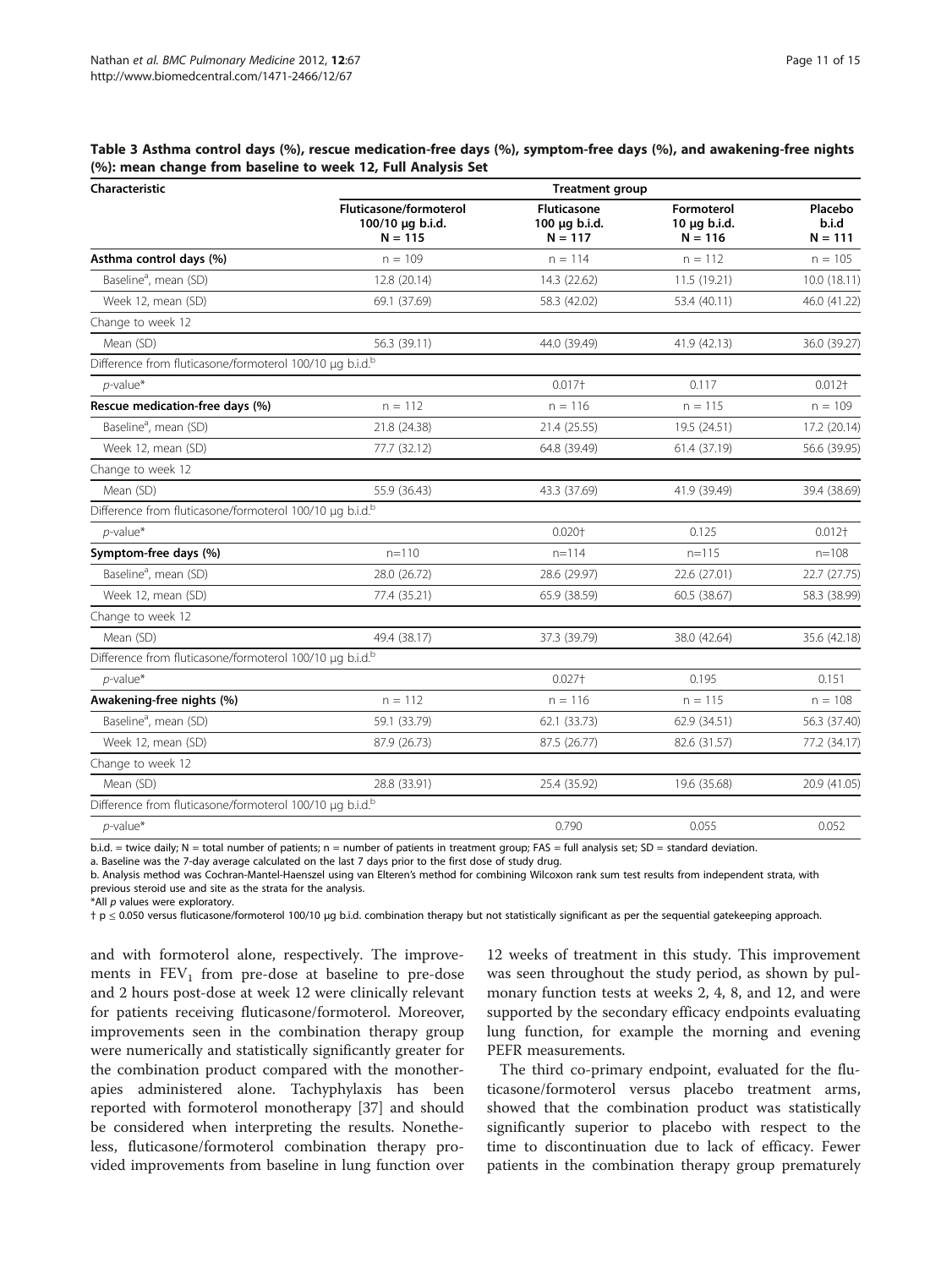<span id="page-11-0"></span>Table 4 Use of rescue medication (number of inhalations/day), asthma symptom scores, and sleep disturbance scores: mean change from baseline to week 12, Full Analysis Set

| Characteristic                                                       | <b>Treatment group</b>                                         |                                                  |                                              |                                |  |
|----------------------------------------------------------------------|----------------------------------------------------------------|--------------------------------------------------|----------------------------------------------|--------------------------------|--|
|                                                                      | <b>Fluticasone/formoterol</b><br>100/10 µg b.i.d.<br>$N = 115$ | <b>Fluticasone</b><br>100 µg b.i.d.<br>$N = 117$ | Formoterol<br>$10 \mu q$ b.i.d.<br>$N = 116$ | Placebo<br>b.i.d.<br>$N = 111$ |  |
| Rescue medication use (inhalations/day)                              | $n = 112$                                                      | $n = 116$                                        | $n = 115$                                    | $n = 109$                      |  |
| Baseline <sup>a</sup> , mean (SD)                                    | 2.8(2.05)                                                      | 3.0(2.24)                                        | 3.0(2.07)                                    | 3.0(1.68)                      |  |
| Change to week 12                                                    |                                                                |                                                  |                                              |                                |  |
| Mean (SE) <sup>b</sup>                                               | $-2.22(0.165)$                                                 | $-1.64(0.160)$                                   | $-1.62(0.163)$                               | $-1.16(0.162)$                 |  |
| Difference from fluticasone/formoterol 100/10 µg b.i.d.b             |                                                                |                                                  |                                              |                                |  |
| LS Mean (SE)                                                         |                                                                | $-0.58(0.217)$                                   | $-0.60(0.218)$                               | $-1.06(0.222)$                 |  |
| 95% CI                                                               |                                                                | $-1.01, -0.15$                                   | $-1.03, -0.17$                               | $-1.50, -0.63$                 |  |
| $p$ -value*                                                          |                                                                | $0.008***$                                       | $0.006**$                                    | $< 0.001$ **                   |  |
| Asthma symptom scores                                                | $n = 110$                                                      | $n = 114$                                        | $n = 115$                                    | $n = 108$                      |  |
| Baseline <sup>a</sup> , mean (SD)                                    | 1.0(0.60)                                                      | 1.0(0.64)                                        | 1.1(0.61)                                    | 1.1(0.62)                      |  |
| Change to week 12                                                    |                                                                |                                                  |                                              |                                |  |
| LS Mean (SE) <sup>b</sup>                                            | $-0.72(0.060)$                                                 | $-0.59(0.058)$                                   | $-0.54(0.059)$                               | $-0.51(0.059)$                 |  |
| Difference from fluticasone/formoterol 100/10 µg b.i.d. <sup>b</sup> |                                                                |                                                  |                                              |                                |  |
| LS Mean (SE)                                                         |                                                                | $-0.13(0.079)$                                   | $-0.18(0.079)$                               | $-0.21(0.081)$                 |  |
| 95% CI                                                               |                                                                | $-0.29, 0.03$                                    | $-0.33, -0.02$                               | $-0.37, -0.05$                 |  |
| $p$ -value*                                                          |                                                                | 0.100                                            | $0.027+$                                     | $0.011***$                     |  |
| Sleep disturbance scores                                             | $n = 112$                                                      | $n = 116$                                        | $n = 115$                                    | $n = 108$                      |  |
| Baseline <sup>a</sup> , mean (SD)                                    | 0.5(0.54)                                                      | 0.5(0.45)                                        | 0.4(0.49)                                    | 0.6(0.57)                      |  |
| Change to week 12                                                    |                                                                |                                                  |                                              |                                |  |
| LS Mean (SE) <sup>b</sup>                                            | $-0.36(0.033)$                                                 | $-0.34(0.032)$                                   | $-0.28(0.033)$                               | $-0.27(0.033)$                 |  |
| Difference from fluticasone/formoterol 100/10 µg b.i.d. <sup>b</sup> |                                                                |                                                  |                                              |                                |  |
| LS Mean (SE)                                                         |                                                                | $-0.02(0.043)$                                   | $-0.09(0.044)$                               | $-0.10(0.044)$                 |  |
| 95% CI                                                               |                                                                | $-0.11, 0.07$                                    | $-0.17, 0.00$                                | $-0.18, -0.01$                 |  |
| $p$ -value*                                                          |                                                                | 0.632                                            | 0.053                                        | $0.031 +$                      |  |
|                                                                      |                                                                |                                                  |                                              |                                |  |

b.i.d. = twice daily; N = number of patients in treatment group; n = number of patients with data available; CI = confidence interval; FAS = full analysis set; LS = least squares;  $SD =$  standard deviation;  $SE =$  standard error.

a. Baseline was the 7-day average calculated in the last 7 days prior to the first dose of study drug.

b. LS mean, SE, CI and p-value are from ANCOVA with factors for treatment group, site, and prior steroid use, with baseline value as a continuous covariate.

\* All p-values were exploratory.

 $* p$  ≤ 0.050 versus fluticasone/formoterol 100/10 µg b.i.d. combination therapy and statistically significant as per the sequential gatekeeping approach.

 $\mathsf{p} \leq 0.050$  versus fluticasone/formoterol 100/10 µg b.i.d. combination therapy but not statistically significant as per the sequential gatekeeping approach.

left the study because of lack of treatment efficacy compared to those in any of the other three treatment groups.

Probably the most important and clinically relevant endpoint for patients is disease control. This was evaluated in this study by analysing the number of asthma control days, asthma exacerbations, rescue medicationfree days, symptom-free days, and awakening-free nights. Although not a validated endpoint, the definition of asthma control used in this study was robust and highly relevant (recorded as days with no asthma symptoms, no sleep disturbance due to asthma, and no use of rescue medication). The use of the gatekeeping approach meant that these secondary endpoints could not be subjected to confirmatory statistical testing. However, the greatest improvements in these symptomatic endpoints were seen for patients administered the combination product compared to those receiving either of the individual treatments or placebo. Patients treated with the combination product also reported fewer asthma exacerbations throughout the study compared to each of the other treatment arms.

A potential criticism of this study could be the recruitment of patients who were not on ICS monotherapy at baseline, perhaps suggesting the potential for overtreatment of patients with milder asthma. This would not be consistent with GINA guidelines, which suggest a stepwise treatment approach whereby patients with persistent asthma should be initiated on a low to medium dose of inhaled corticosteroids prior to treatment escalation in the event of a suboptimal response. Nonetheless, the median  $FEV<sub>1</sub>$  as a percentage of predicted value at baseline was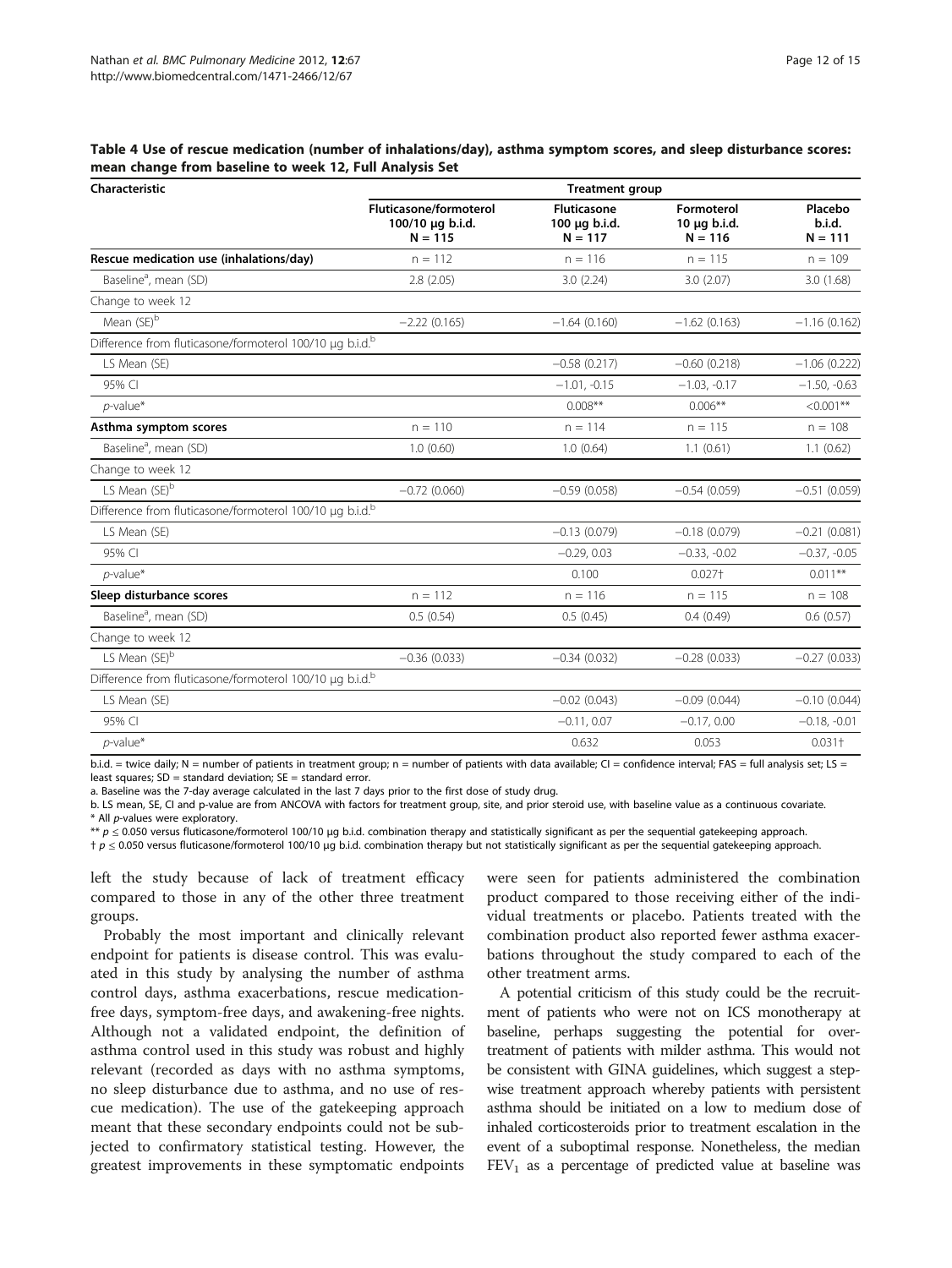#### <span id="page-12-0"></span>Table 5 Overview of Adverse Events, Safety Population

|                                                                                   | <b>Treatment group</b>                                         |                                                  |                                         |                                |  |
|-----------------------------------------------------------------------------------|----------------------------------------------------------------|--------------------------------------------------|-----------------------------------------|--------------------------------|--|
|                                                                                   | <b>Fluticasone/formoterol</b><br>100/10 µg b.i.d.<br>$N = 118$ | <b>Fluticasone</b><br>100 µg b.i.d.<br>$N = 119$ | Formoterol<br>10 µg b.i.d.<br>$N = 120$ | Placebo<br>b.i.d.<br>$N = 118$ |  |
| Any AE, n (%)                                                                     | 38 (32.2)                                                      | 47 (39.5)                                        | 44 (36.7)                               | 46 (39.0)                      |  |
| Any serious AE, n (%)                                                             | 1(0.8)                                                         | 0(0.0)                                           | 0(0.0)                                  | 0(0.0)                         |  |
| Any severe AE, n (%)                                                              | 6(5.1)                                                         | 6(5.0)                                           | 11(9.2)                                 | 16 (13.6)                      |  |
| Any AE leading to study discontinuation <sup>a</sup> , n (%)                      | 4(3.4)                                                         | 5(4.2)                                           | 9(7.5)                                  | 17(14.4)                       |  |
| Any AE with probably or possible relationship to study drug, n (%)                | 5(4.2)                                                         | 9(7.6)                                           | 10(8.3)                                 | 12 (10.2)                      |  |
| Any AE leading to death, n (%)                                                    | 0(0.0)                                                         | 0(0.0)                                           | 0(0.0)                                  | (0.0)                          |  |
| Treatment-emergent AEs reported for >2% of patients in any treatment group, n (%) |                                                                |                                                  |                                         |                                |  |
| Infections and infestations                                                       | 20 (16.9)                                                      | 27(22.7)                                         | 14(11.7)                                | 15(12.7)                       |  |
| Upper respiratory tract infection                                                 | 7(5.9)                                                         | 6(5.0)                                           | 3(2.5)                                  | 4(3.4)                         |  |
| Nasopharyngitis                                                                   | 3(2.5)                                                         | 9(7.6)                                           | 3(2.5)                                  | 3(2.5)                         |  |
| Urinary tract infection                                                           | 3(2.5)                                                         | 3(2.5)                                           | 1(0.8)                                  | 1(0.8)                         |  |
| Respiratory, thoracic and mediastinal disorders                                   | 8(6.8)                                                         | 8(6.7)                                           | 14(11.7)                                | 17(14.4)                       |  |
| Asthmab                                                                           | 3(2.5)                                                         | 4(3.4)                                           | 9(7.5)                                  | 14 (11.9)                      |  |
| Cough                                                                             | 4(3.4)                                                         | 2(1.7)                                           | 1(0.8)                                  | 1(0.8)                         |  |
| Nervous system disorders                                                          | 5(4.2)                                                         | 10(8.4)                                          | 6(5.0)                                  | 11(9.3)                        |  |
| Headache                                                                          | 2(1.7)                                                         | 6(5.0)                                           | 3(2.5)                                  | 9(7.6)                         |  |
| Gastrointestinal disorders                                                        | 3(2.5)                                                         | 5(4.2)                                           | 3(2.5)                                  | 5(4.2)                         |  |
| Diarrhoea                                                                         | 2(1.7)                                                         | 0(0.0)                                           | 1(0.8)                                  | 3(2.5)                         |  |

AEs = adverse events; N = total number of patients; n = number of patients in specified category; b.i.d. = twice daily.

Adverse events were coded using MedDRA™ version 9.0. At each level of summation (preferred term, system organ class and overall), each patient was counted only once. Percentages were based on the number of patients in the population for each treatment group.

a. Six of the 35 patients (1 fluticasone/formoterol, 1 fluticasone, 1 formoterol, and 3 placebo) had treatment-emergent adverse events reported as the primary reason for early discontinuation from the study. The remaining 29 patients (3 fluticasone/formoterol, 4 fluticasone, 8 formoterol, and 14 placebo) had lack of efficacy reported as the primary reason for early discontinuation from the study. A serious adverse event was one which resulted in death, was life threatening, resulted in persistent or significant disability/incapacity, inpatient hospitalisation or prolongation of existing hospitalisation, congenital anomaly or birth defect, or an important medical event.

b. An exacerbation of asthma was considered as an adverse event if it did not resolve with the study drug, including rescue albuterol/salbutamol, and additional medication was required (e.g., systemic glucocorticosteroids).

relatively low (72–75% across the treatment groups), suggesting that a notable proportion of patients had moderately severe asthma and significant pulmonary impairment.

Furthermore, whilst the authors would not advocate a change to established treatment paradigm, two observations are nonetheless evident from this study. Firstly, pre-specified subgroup analysis of the populations of patients with no history of ICS use at baseline and those who were on an ICS at baseline demonstrate that both subgroups showed improvements for the two coprimary lung function endpoints over 12 weeks of treatment. Secondly, the treatment benefits for ICS-requiring patients were similar to or better than those for ICS-naïve patients on all three co-primary endpoints (versus the relevant comparator). These data may reflect the clinical benefit that patients could receive when stepping-up treatment to combination therapy.

Fluticasone/formoterol combination therapy demonstrated a good safety profile and was well-tolerated during the 12-week treatment period. There were no deaths or asthma exacerbations requiring hospitalisation in this

study, and the adverse event profile of the combination therapy was similar to that of its individual components administered separately and placebo.

This study provides strong evidence of the benefits of a new combination of fluticasone/formoterol, administered via a single aerosol inhaler, in adolescent and adult patients with mild-to-moderate asthma.

# Conclusions

The data presented here are consistent with those observed in previous studies exploring the benefits of this ICS/LABA combination therapy [\[27,28\]](#page-13-0). The coadministration of formoterol and fluticasone shows superiority to the individual components administered separately and placebo for all three co-primary endpoints and confers significant benefits in terms of lung function, disease control, and asthma symptoms. This study therefore demonstrates that fluticasone/formoterol combination therapy is an efficacious and well tolerated treatment for asthma.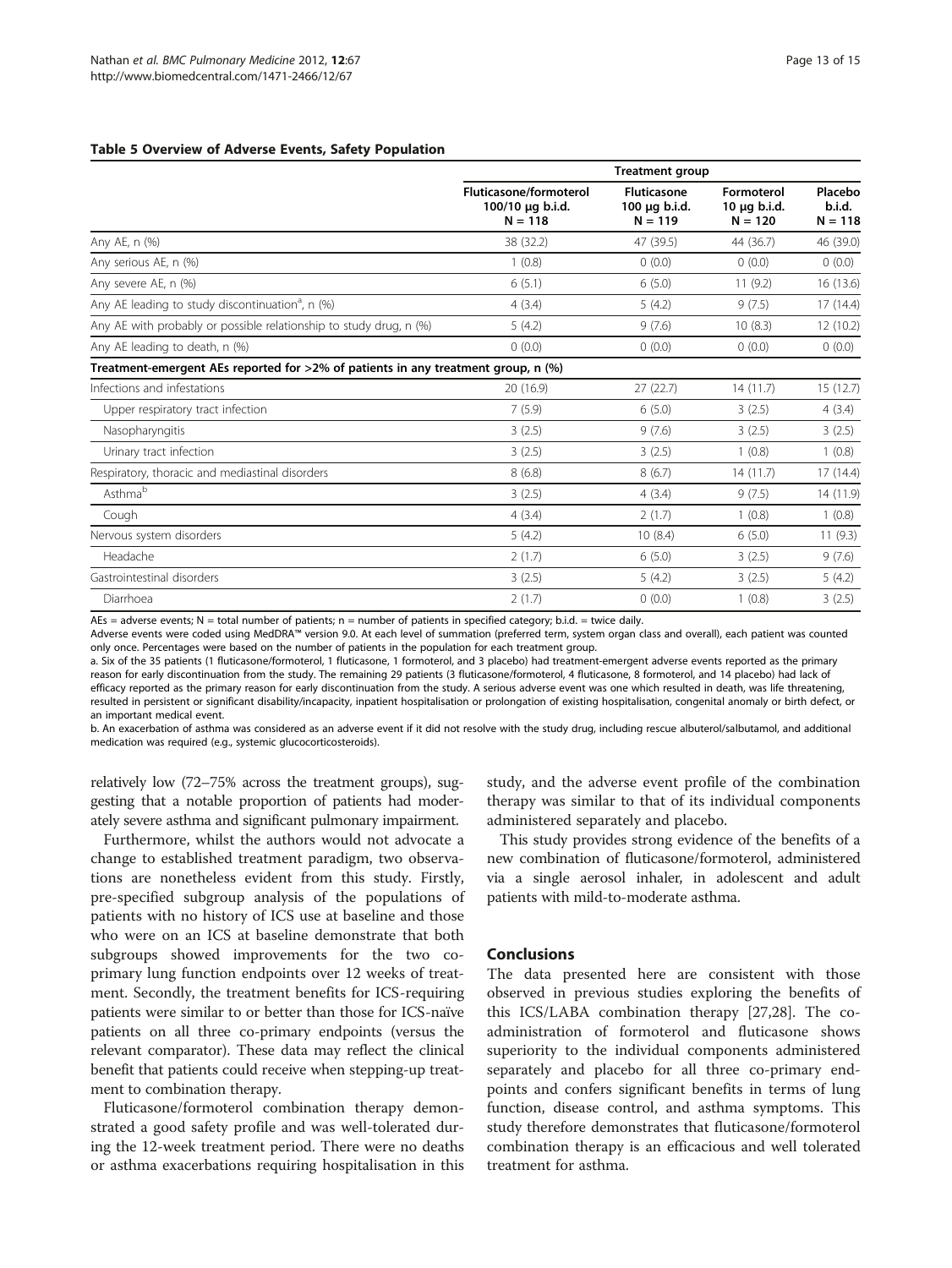#### <span id="page-13-0"></span>Competing interests

RAN has received grant/research support from Abbott, Alcon, Amgen, AstraZeneca, Berringer-Ingleheim, Ception, Dey, Dyax, Genentech, GlaxoSmithKline, MAP, MedImmune, Novartis, Sanofi-Aventis, Sepracor, Shire, and TEVA; has been a consultant/scientific advisor for Genentech, GlaxoSmithKline, Merck, Novartis, ADVISOR and TEVA, and participated in a speaker's bureau for AstraZeneca, Genentech, GlaxoSmithKline, MERCK, Novartis, Sanofi-Aventis, and UCB. VB had no proprietary interest in the tested product which was subject of the study and did not receive any payment from the sponsor (excluding the costs of conducting the study). ADU has received research, consulting and lecturing fees from GlaxoSmithkline, Sepracor, Schering Plough, Altana, Methapharma, Roche, AstraZeneca, Nycomed, ONO pharma, Novartis, and KOS Pharmaceuticals. KK was an employee of SkyePharma, which sponsored this study.

#### Authors' contributions

RAN was the Principal Investigator for the study and participated in study design and conduct, ADU and VB were Investigators contributing to the conduct of the study, and KK participated in the study design and coordination for the Sponsor. All of the authors revised the manuscript critically for important intellectual content and read and approved the final manuscript.

#### Trade marks

<sup>®</sup> FLUTIFORM is a registered trade mark of Jagotec AG and is used under licence.

#### Acknowledgements

The authors would like to thank all of the study Investigators and participants, the members of the study team at SkyePharma, and colleagues at Mundipharma Research Ltd. Writing assistance was provided by Dr Evelin Kozma, Mundipharma Research Ltd, a member of the European Medical Writers' Association (EMWA), and by Dr Mark Rolfe (Oxford PharmaGenesis Ltd). This work was prepared in accordance with the Good Publication Practice (GPP2) guidelines. The study was sponsored by SkyePharma, Switzerland.

#### Author details

<sup>1</sup> Asthma and Allergy Associates PC, 2709 North Tejon Street, Colorado Springs, CO, USA. <sup>2</sup>Department of Family and Community Medicine (DFCM), University of Toronto, Ontario, Canada. <sup>3</sup>Kharkiv City Clinical Hospital #13, Kharkiv, Ukraine. <sup>4</sup>SkyePharma, Muttenz, Switzerland.

#### Received: 10 October 2011 Accepted: 11 October 2012 Published: 18 October 2012

#### References

- 1. Van Noord JA, Schreurs AJM, Mol SJM, Mulder PGH: Addition of salmeterol versus doubling the dose of fluticasone propionate in patients with mild to moderate asthma. Thorax 1999, 54:207–212.
- 2. Pauwels RA, Lofdahl CL, Postma DS, Tattersfield AE, O'Byrne P, Barnes PJ, Ullman A: Effect of inhaled formoterol and budesonide on exacerbations of asthma. N Eng J Med 1997, 337:1405–1411.
- 3. Ward C, Pais M, Bish R, Reid D, Feltis B, Johns D, Walters EH: Airway inflammation, basement membrane thickening and bronchial hyperresponsiveness in asthma. Thorax 2002, 57:309–316.
- 4. GINA report, global strategy for asthma management and prevention. [[http://](http://www.ginasthma.com/) [www.ginasthma.com/](http://www.ginasthma.com/)] 2009 Accessed January 2011.
- Naedele-Risha R, Dorinsky P, Craig TJ: Dual components of optimal asthma therapy: scientific and clinical rationale for the use of long-acting b-agonists with inhaled corticosteroids. J Am Osteopath Assoc 2001, 1001:526–533.
- 6. Ducharme FM, Lasserson TJ, Cates CJ: Long-acting beta2-agonists versus anti-leukotrienes as add-on therapy to inhaled corticosteroids for chronic asthma. Cochrane Database Syst Rev 2006, 4:CD003137.
- Ducharme FM, Ni Chroinin M, Greenstone I, Lasserson TJ: Addition of longacting beta2-agonists to inhaled corticosteroids versus same dose inhaled corticosteroids for chronic asthma in adults and children. Cochrane Database Syst Rev 2010, 5:CD005535.
- Greening AP, Ind PW, Northfield M, Shaw G: Added salmeterol versus higher-dose corticosteroid in asthma patients with symptoms on existing inhaled corticosteroid. Lancet 1994, 344:219–224.
- Woolcock A, Lundback B, Ringdal N, Jacques LA: Comparison of addition of salmeterol to inhaled steroids with doubling of the dose of inhaled steroids. Am J Respir Crit Care Med 1996, 153:1481–1488.
- 10. O'Byrne PM, Barnes PJ, Rodriguez-Roisin R, Runnerstrom E, Sandstrom T, Svensson K, Tattersfield A: Low dose inhaled budesonide and formoterol in mild persistent asthma. Am J Respir Crit Care Med 2001, 164:1392–1397.
- 11. Thomas M, Kay S, Pike J, Williams A, Rosenzweig JR, Hillyer EV, Price D: The asthma control test (ACT) as a predictor of GINA guideline-defined asthma control: analysis of a multinational cross-sectional survey. Prim Care Respir J 2009, 18(1):41–49.
- 12. Frois C, Wu EQ, Ray S, Colice GL: Inhaled corticosteroids or long-acting beta-agonists alone or in fixed-dose combinations in asthma treatment: a systematic review of fluticasone/budesonide and formoterol/ salmeterol. Clin Ther 2009, 31(12):2779–2803.
- 13. Vaessen-Verberne AA, van den Berg NJ, van Nierop JC, Brackel HJ, Gerrits GP, Hop WC, Duiverman EJ, Group CS: Combination therapy salmeterol/ fluticasone versus doubling dose of fluticasone in children with asthma. Am J Respir Crit Care Med 2010, 182:1221–1227.
- 14. Gappa M, Zachgo W, von Berg A, Kamin W, Stern-Sträter C, Steinkamp G, Group VS: Add-on salmeterol compared to double dose fluticasone in pediatric asthma: a double-blind, randomized trial (VIAPAED). Pediatr Pulmonol 2009, 44:1132–1142.
- 15. Barnes PJ: Scientific rationale for inhaled combination therapy with long-acting beta2-agonists and corticosteroids. Eur Respir J 2002, 19(1):182–191.
- 16. Barnes PJ: Scientific rationale for using a single inhaler for asthma control. Eur Respir J 2007, 29(3):587–595.
- 17. Roth M, Zhong J, S'ng CT, Tamm M: Effect of fluticasone and formoterol combination therapy on airway remodeling. Eur Resp J. 2011, 38(Suppl 55):307s.
- 18. Roth M, Zhong J, S'ng CT, Tamm M: The long-acting β2-agonist formoterol re-establishes the anti-proliferative effect of glucocorticoids in asthmatic airway smooth muscle cells (ASMC). Eur Resp J. 2011, 38(Suppl 55):612s.
- 19. Kavuru M, Melamed J, Gross G, Laforce C, House K, Prillaman B, Baitinger L, Woodring A, Shah T: Salmeterol and fluticasone propionate combined in a new powder inhalation device for the treatment of asthma: a randomized, double-blind, placebo-controlled trial. J Allergy Clin Immunol 2000, 105(6 Pt 1):1108–1116.
- 20. Ketchell RI, Jensen MW, Spina D, O'Connor BJ: Dose-related effects of formoterol on airway responsiveness to adenosine 5/-monophosphate and histamine. Eur Respir J 2002, 19(4):611-616.
- 21. Luijk B, Kempsford RD, Wright AM, Zanen P, Lammers JW: Duration of effect of single-dose inhaled fluticasone propionate on AMP-induced bronchoconstriction. Eur Respir J 2004, 23(4):559–564.
- 22. Adams NP, Bestall JC, Lasserson TJ, Jones P, Cates CJ: Fluticasone versus placebo for chronic asthma in adults and children. Cochrane Database Syst Rev 2008, (4):CD003135.
- 23. AstraZeneca UK Ltd: Symbicort turbohaler 100/6, inhalation powder. Summary of product characteristics. 2010. [<http://www.medicines.org.uk>] Accessed January 2011.
- 24. Politiek MJ, Boorsma M, Aalbers R: Comparison of formoterol, salbutamol and salmeterol in methacholine-induced severe bronchoconstriction. Eur Respir J 1999, 13(5):988–992.
- 25. Berger WE: The use of inhaled formoterol in the treatment of asthma. Ann Allergy Asthma Immunol 2006, 97(1):24–33.
- 26. Palmqvist M, Arvidsson P, Beckman O, Peterson S, Lotvall J: Onset of bronchodilation of budesonide/formoterol vs. salmeterol/fluticasone in single inhalers. Pulm Pharmacol Ther 2001, 14(1):29-34.
- 27. Lotvall J, Ankerst J: Long duration of airway but not systemic effects of inhaled formoterol in asthmatic patients. Respir Med 2008, 102(3):449–456.
- 28. Bodzenta-Lukaszyk A, Dymek A, McAulay K, Mansikka H: Fluticasone/ formoterol combination therapy is as effective as fluticasone/salmeterol in the treatment of asthma, but has a more rapid onset of action: an open-label, randomized study. BMC Pulm Med 2011, 11:28.
- 29. Bodzenta-Lukaszyk A, Pulka G, Dymek A, Bumbacea D, McIver T, Schwab B, Mansikka H: Efficacy and safety of fluticasone and formoterol in a single pressurized metered dose inhaler. Respir Med 2011, 105(5):674–682.
- 30. Bousquet J, Winchester C, Papi A, Virchow JC, Haughney J, Costa D, Usmani O, Bjermer L, Price D, Global A, Asthma European N: Inhaled corticosteroid/